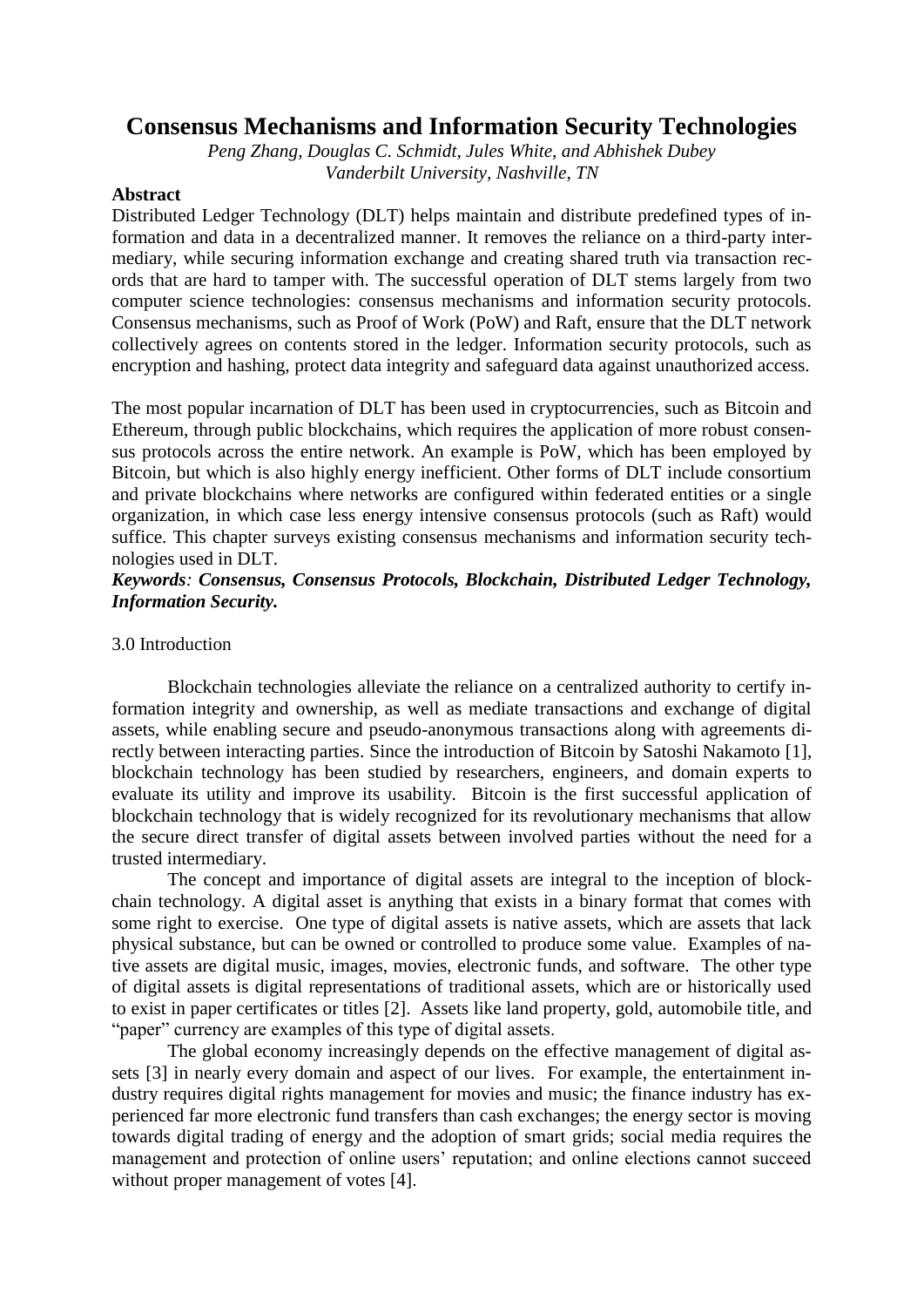There are some common operations that can be performed on digital assets to augment their usability. For example, digital assets are transferable across different entities and users via atomic online transactions, such that they are either executed as one unit or not at all. These transactions can take place during a transfer between two bank accounts, a record of fund movement between a sender and a recipient, or a purchase of merchandise using a credit card. Likewise, the management of a special digital asset—digital identity—is important to match these identities in various occurrences to reduce the replication of data. Yet another operation that may be exercised on digital assets is provenance tracking, in which a digital history can be provided for physical products (such as supplies or hardware components) to trace and verify their origins, attributes, and ownership [5].

In recent years, Distributed Ledger Technology (DLT) has emerged as a means to comprehensively capture the advancements of blockchain technologies and variations that extend its core principles [6]. Blockchain technologies today typically refer to decentralized ecosystems managed by consensus mechanisms where the majority of parties (i.e., more than 50%) eventually agrees to the same reality. In such decentralized ecosystems, all the data (i.e., transactions of digital assets) are structured as a chain of blocks and replicated across all network maintainers ("miners") [7], just like the Bitcoin blockchain [1].

DLT is an umbrella term that defines any shared ledger (regardless of its internal data structure) maintained in a decentralized network that replicates identical copies of the data across multiple nodes residing in various geographic locations. Nodes in the network simultaneously reconcile their copies of the data through consensus to achieve a shared truth, such that data in the shared ledger is verifiable and tamper-aware. Key to the success of DLT is the consensus process that helps order all valid transactions in a deterministic manner.

In distributed computing, consensus is a mechanism that helps a distributed network establish agreement on the value of some shared data [8]. A distributed ledger network can deliver a consistent and reliable state, even in the event that one or more nodes may be unreliable due to corruption or hardware failure. Unlike a typical centralized system—where decisions are dictated by the single governing authority—decisions regarding data stored in a distributed ledger are collaboratively made by majority votes. Due to the increasing interest in distributed ledger designs, various consensus mechanisms and information security protocols have surfaced as common configurations employed in these designs. This chapter provides a survey of popular technologies in use or proposed as part of many popular distributed ledgers.

The remainder of this chapter is organized as follows. Section 3.1 provides an overview of two main types of consensus mechanisms—Byzantine and Non-Byzantine consensus mechanisms—implemented by various distributed ledger systems; Section 3.2 describes four popular Byzantine consensus mechanisms implemented by public blockchain networks; Section 3.3 presents three non-Byzantine consensus mechanisms used by other types of DLT that are permissioned; Section 3.4 provides an overview of information security protocols implemented in DLT that drive its successful operation; and Section 3.5 presents concluding remarks.

#### 3.1 Consensus Mechanisms Overview

This section provides an overview of two types of mainstream consensus mechanisms—Byzantine and Non-Byzantine consensus mechanisms—implemented by classic distributed systems, which are the foundational technology underlying DLTs today.

#### 3.1.1 Byzantine Consensus Mechanisms

Consensus mechanisms in distributed systems can be divided into two categories based on whether they assume maliciousness among the agents. In a classic 1982 paper [9],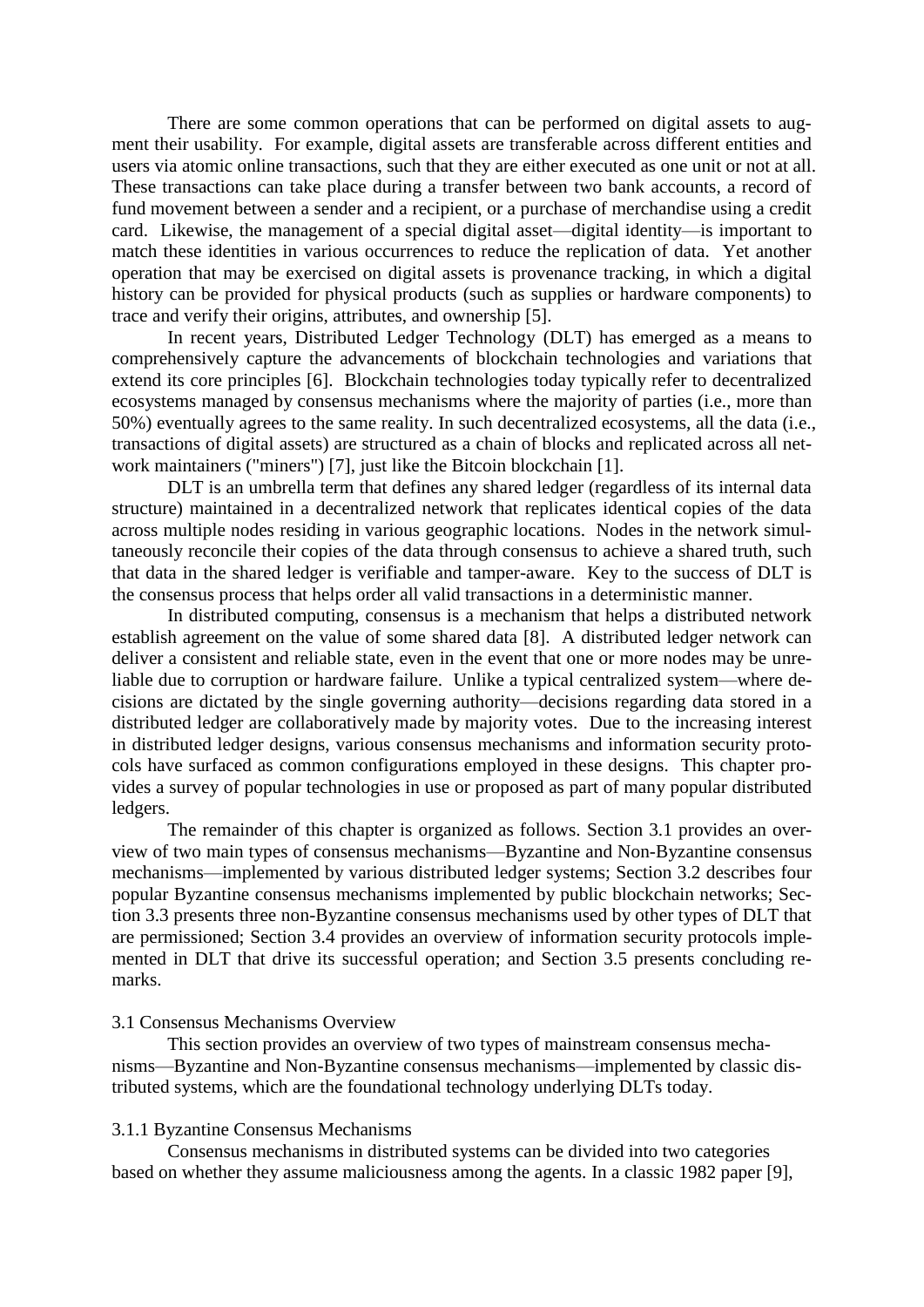Lamport, Shostak and Pease introduced the problem of achieving consensus under malicious failure scenarios. They used the example of the Byzantine army and the problem of reaching agreement (consensus) to attack or retreat to explain the problem. Using a basic setup of three generals, they showed that if even one of the generals became malicious the other two generals will not be able to reach consensus. In a general setting, they showed that if at most N generals are traitors, then at least 3N+1 generals are needed to ensure that all non-malicious generals (2N+1) agree on the decision as to whether to attack or retreat. This result has several interesting applications in distributed systems, specially providing a lower bound on the minimum investment needed to ensure fault-tolerance.

## 3.1.2 Non-Byzantine Consensus Mechanisms

In non-malicious (i.e., non-Byzantine) failure scenarios the problem is to ensure convergence on agreement of a stated value or a sequence of actions even if certain nodes fail. Regardless of whether failures are fail stop or fail stuck, the state is consistently observed by all participants and they agree that the node has failed with the correct stop or stuck semantics. Conversely, in malicious (i.e., Byzantine) cases, a failed node can deceive the other agents into different observations, i.e., some nodes might receive one message from the failed node, whereas other nodes might receive a different message from the failed node.

## 3.1.3 Taxonomy of Consensus Mechanisms

This chapter presents and evaluates several consensus mechanisms implemented by popular public blockchains and other types of permissioned distributed ledger systems. Our evaluation focuses on the following criteria:

- **The degree of decentralization**: the number of miners, maintainers, and/or members allowed in the network
- **Scalability**: transaction throughput, in terms of the time taken for network nodes in a distributed ledger system to reach consensus over a number of transactions grouped in a block or how much time it takes for a block to be produced and accepted by majority nodes
- **Randomness in block generation and miner selection**: dependencies in mining hardware, stakeholding, impact, and importance to the network
- **Consensus type**: whether the consensus mechanism employed by a distributed ledger network is Byzantine or non-Byzantine consensus in terms of their resiliency to attacks from malicious nodes in the network.

## 3.2 Consensus Mechanisms Used in Public Blockchains

Public blockchains underlie the vast majority of cryptocurrency-based platforms, such as Bitcoin [1], Ethereum [10], and Litecoin [11]. These types of blockchains are permissionless, decentralized computing architectures open to the public and maintained by arbitrary users who possess Internet access. Anyone with such access can participate in the exchange of digital assets in these platforms. Users are incentivized to contribute to the networks by validating transactions in the hope of being rewarded with digital tokens that may be used for commodity trading or in a shared market. Users are also attracted to public blockchains due to their "trustless" [1] nature, i.e., users can remain anonymous on-chain to protect personal identities and can feel confident that their transactions are carried out with integrity without having a trust relationship with any parties or brokers.

The most common public blockchains are structured as an append-only ledger of transactions that are continually reconciled and verified via a process called blockchain "mining." After a set of transactions is verified by the majority of the network maintainers, the transactions are then grouped into a structured block as being successfully mined. Conse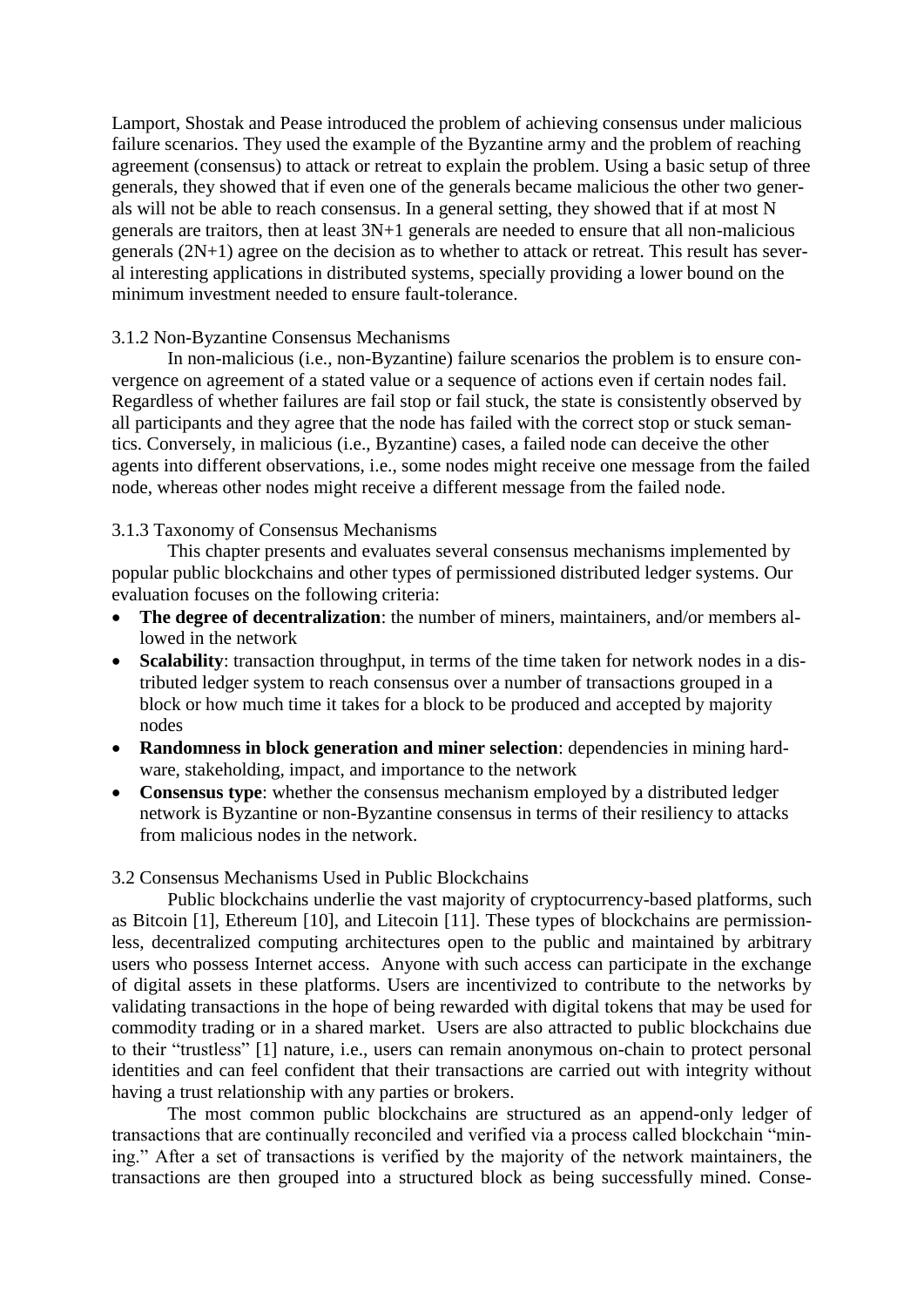quently, the newly mined block is chained to the previous block in the sequence to persist a consistent and ordered transaction history, as shown in Figure 1.



Fig. 1. Blockchain Structure: A Continuously Growing Chain of Ordered and Validated Transactions

Public blockchains must guarantee that the shared ledger of transactions always provides the same snapshot to whoever accesses the chain at a given time to avoid incurring large volumes of digital asset exchanges. As a result, public blockchains typically implement the most robust mechanisms to reach consensus in highly decentralized global networks. These mechanisms may be more time consuming than others used in permissioned blockchains, but they more resilient to attacks from (minority) rogue players (in this context, we do not consider the 51% attack where the majority of network nodes collude to reverse blockchain transactions). Transactions in public ledgers are therefore immutable and transparent. Next, we present four consensus mechanisms that have been implemented by popular public blockchains.

#### 3.2.1 Proof of Work (PoW)

Proof of Work (PoW) was the first prominent blockchain mining mechanism presented in the literature used by the Bitcoin blockchain [1]. With PoW, as new, unverified transactions become available or broadcast to the entire blockchain network, each node that maintains a copy of the ledger (also known as a "miner") verifies a set of those transactions by balancing the incoming and outgoing digital assets with previously validated transactions to prevent so called "double spending."

The miner next groups validated transactions into a tentative block. Each miner then competes in solving a computationally expensive algorithmic "puzzle" to ensure that their block is valid and that it follows in sequence from the last block in the current chain. Only the winner with a correct answer is privileged to append their block of transactions to the shared ledger and gains a mining reward in cryptocurrency (e.g., Bitcoins). This approach is also how native cryptocurrency tokens are minted.

The computationally expensive puzzle is at the heart of the PoW mechanism: it must be hard enough to solve to disincentivize attackers who intend to pollute the blockchain due to the high costs in obtaining a solution. Likewise, validating the proposed solution must be trivial so that it can be easily accepted by other nodes and the solution's correctness is transparent to the network, regardless of the computational power any network node possesses. The puzzle used by Bitcoin is to find a value called a "nonce." This nonce is created by combining the content in the proposed block to produce a new hash output that falls within a target range, such as a target hash prefixed with a number of 0's.

Due to the nature of hashing algorithms, the desirable output of a nonce can be computed only by brute force, i.e., guessing each nonce one by one until a solution is found. It is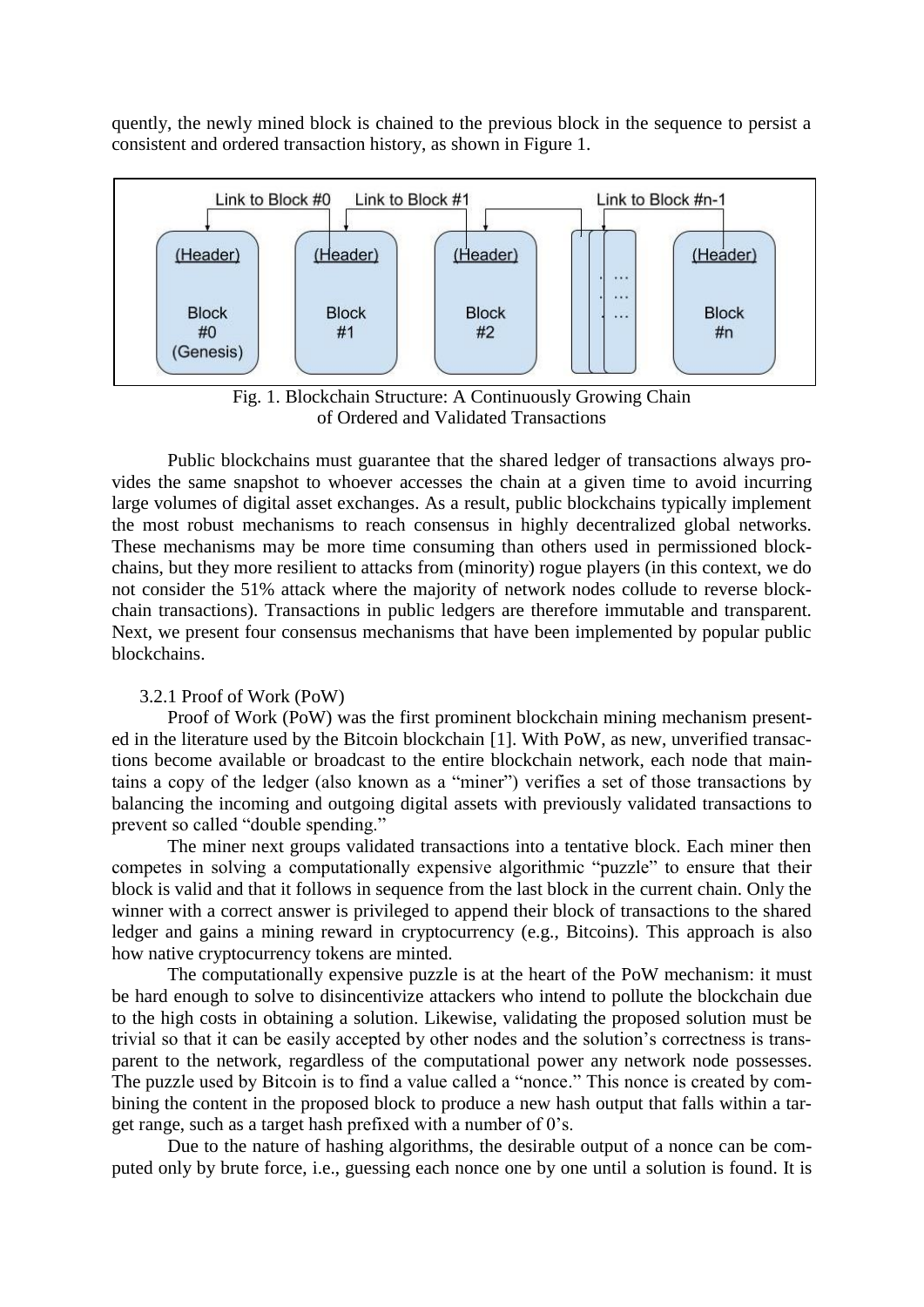therefore highly unpredictable which node can successfully mine the next block, thereby protecting the validated transactions from tampering. The puzzle is adjusted regularly to maintain the same level of difficulty. For instance, the puzzle used by Bitcoin results in an average block formation time of 10 minutes. Fig. 2 illustrates the iterative process of solving the puzzle.





PoW has successfully sustained and secured the operations of two of the most popular public blockchains--Bitcoin and Ethereum--because it helps deter attackers with its requirement of expensive computational power and information transparency. In addition, the cryptocurrency reward incentives for competing to solve the puzzle makes it hard for a small group of rogue actors to manipulate and overpower the majority network nodes.

In practice, however, the computation power required to perform PoW is highly controversial because of its excessive energy consumption and wastage. Another major concern about PoW is its security vulnerability to 51% attack in small-scale public blockchain networks, where not many nodes compete in the mining process. An attacker could exploit those networks by much more easily obtaining a majority of the network's computation power and revert transactions.

#### 3.2.2 Proof of Stake (PoS)

Another consensus mechanism that has frequently been compared with PoW is Proof of Stake (PoS). To reduce the energy consumption problem introduced by PoW's need for miners to solve a computationally expensive puzzle, PoS determines the next eligible block to append to the chain based on the current "stakes" held by the accounts, i.e., the total native cryptocurrency tokens they have. Stakeholders who are selected to maintain the PoS network are often required to lock in their stakes for a period of time during their service. This nature of PoS provides incentives for nodes to correctly create and validate blocks because by committing to network maintenance with their own shares of tokens, they could risk losing their stake and be deprived of their future privilege as a block producer if they are dishonest. All the locked shares are returnable to the good and fair stakeholders. Moreover, if a block is successfully appended to the blockchain its validator is rewarded with some transaction fees [12]. Fig.3 summarizes the basic process of PoS-based mining.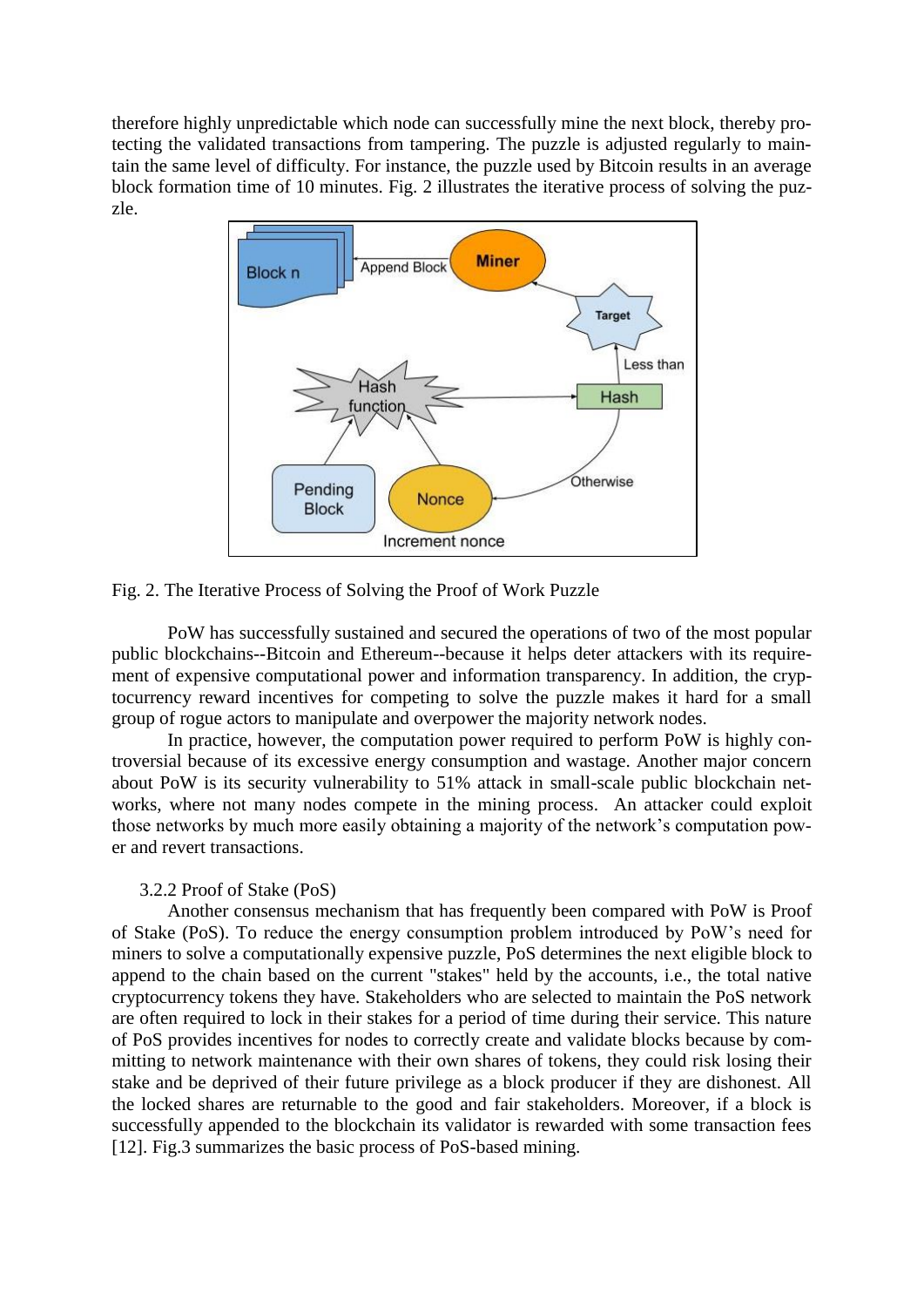

Fig. 3. The Iterative Process of Selecting the Next Miner to Produce a Block Based on Node Stakes in the Network

Cryptocurrency tokens can typically only be created when the platform is initially launched and/or through the PoW mining process in the early phase (then switching to using PoS) as each new block of transactions is added to the blockchain. In PoS, networks nodes holding more stakes in the network are generally allowed to produce more blocks than others, though the percentage of blocks they are allowed to create are weighted according to the percentage of stakes they own over the entire network. PoS, however, does not simply select the next block based on its validator's cryptocurrency balance to avoid centralizing the network by permanently favoring those with more tokens. Instead, various methods have been proposed to select the next valid block in PoS.

One such method implemented by Nxt [13] and BlackCoin [14] uses randomization in the block selection process to create a formula that calculates the next block based on both the stake of a block's validator and the hash output from its validation. It is possible to predict the next block because all account balances in the shared ledger are available to the entire network. Another technique used in PeerCoin [15] leverages the concept of "coin age" to generate the next block according to both the amount and age of tokens available in the user accounts. To reduce the chance that one or a small group of users gains advantages due to high stakes in the system, after an account has generated a block, its coin age will be reset to 0 and the counting will restart until a predefined minimum age requirement is met again, e.g., 30 days in PeerCoin.

The main advantage of PoS is energy-efficiency because there is no need for block generators to perform computationally intensive tasks. Likewise, PoS incur lower requirements on computing hardware for users to partake in the block generation process. However, because PoS determines the block sequence according to the wealth of the network maintainers, stakes in cryptocurrency must be already established previously through other means- either minted in a PoW-based system prior to transitioning to PoS or acquired from other users with pre-established stakes. Moreover, because high stakes correspond to more rights to producing blocks, this model may discourage token distribution as users will likely want to keep their tokens instead of spending them.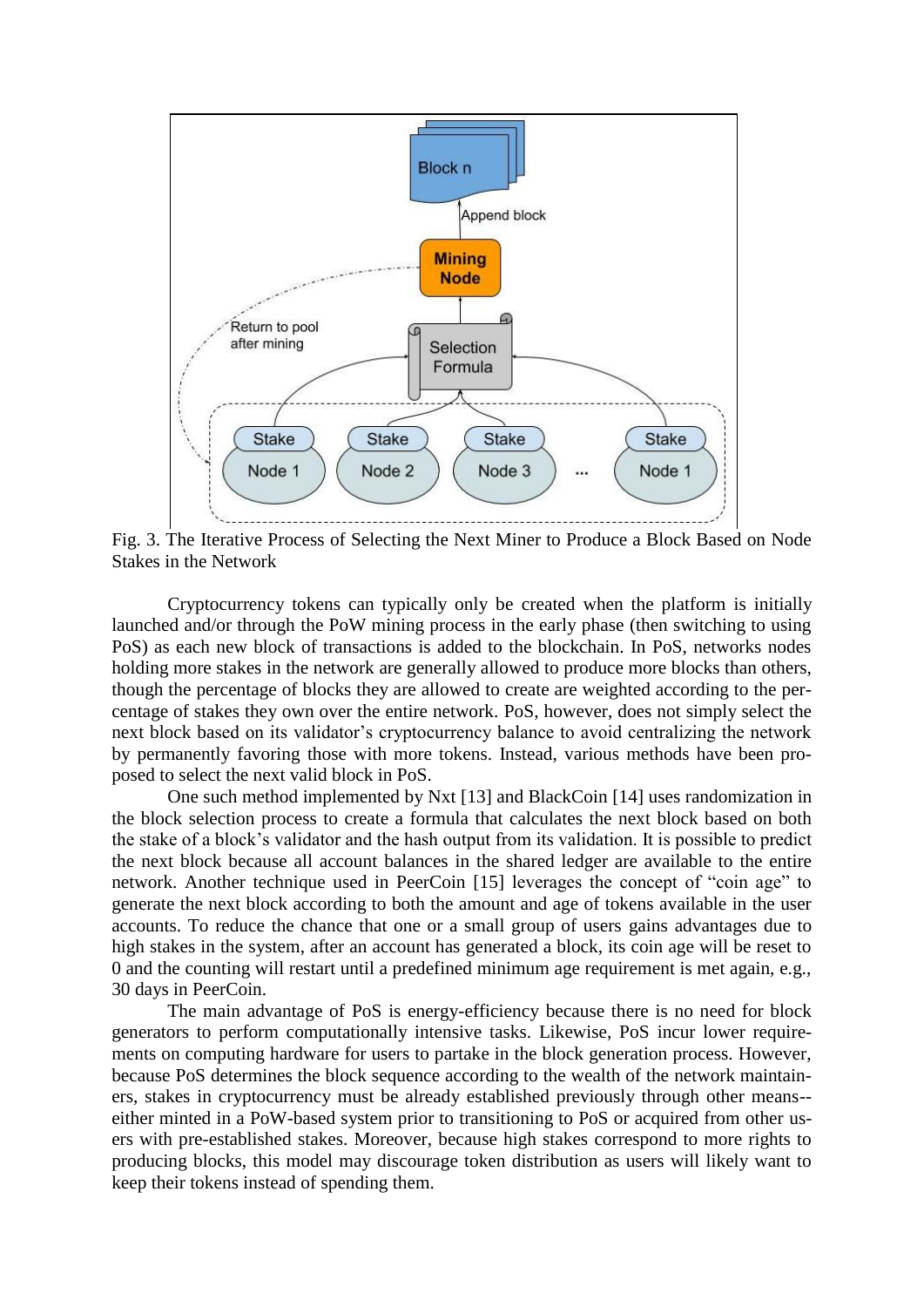#### 3.2.3 Delegated Proof of Stake (DPoS)

The Delegated Proof of Stake (DPoS) consensus mechanism is an increasingly popular alternative to PoW and was first introduced by the founder of BitShares [16] to improve network efficiency and scalability over Bitcoin's PoW mining. DPoS essentially implements a reputation system with voting and an election process amongst stakeholders to reach network consensus in a digitally democratic manner. Generally, stakeholders in a DPoS-based blockchain system vote for super-representative roles, such as "Witnesses" and "Delegates", as a relatively small (compared to the total number of users with stakes in the network) and fixed number of people to perform critical tasks like validating transactions and generating blocks. Each stakeholder has a number of votes proportional to the tokens they own and may choose to delegate another stakeholder to cast their votes on their behalf [17].

The voting process selects the top *N* delegates, or also called "Witnesses" in Bitshares, (*N* being agreed upon by the network to ensure decentralization, e.g., 100 witnesses) based on the total votes received. Witnesses take turns producing and validating blocks and an even smaller number of Witnesses (such as 20) are rewarded with transaction fees for their service. This approach creates competitiveness of the role and deters fraudulent behavior. Voting is also an ongoing process such that any malicious or poorly-performing (due to missed blocks) witness can be voted out of their role at any given time.

Another group of delegates, also known as the "Committee" in Bitshares, is also elected to propose necessary changes to network parameters, such as fees paid to Witnesses, block sizes, block intervals, etc. When the majority in the Committee approves a change proposal, the stakeholders then review the proposal and vote to accept or nullify the change and/or vote out a Committee member. Ultimately, the administrative power is distributed to all the stakeholders; super-representatives are not meant to have direct authority to change the network by themselves. The architecture of DPoS is presented in Fig. 4.



Fig. 4. Nodes use their stakes to vote for "Witnesses" to produce blocks and "Delegates/Committee" to propose changes to the network parameters

A number of popular cryptocurrency networks have successfully implemented DPoS, such as BitShares [17], EOS [18], Steem [19], and Cardano [20]. Similar to PoS, DPoS offers more efficient transaction processing and a much lower requirement on computing hardware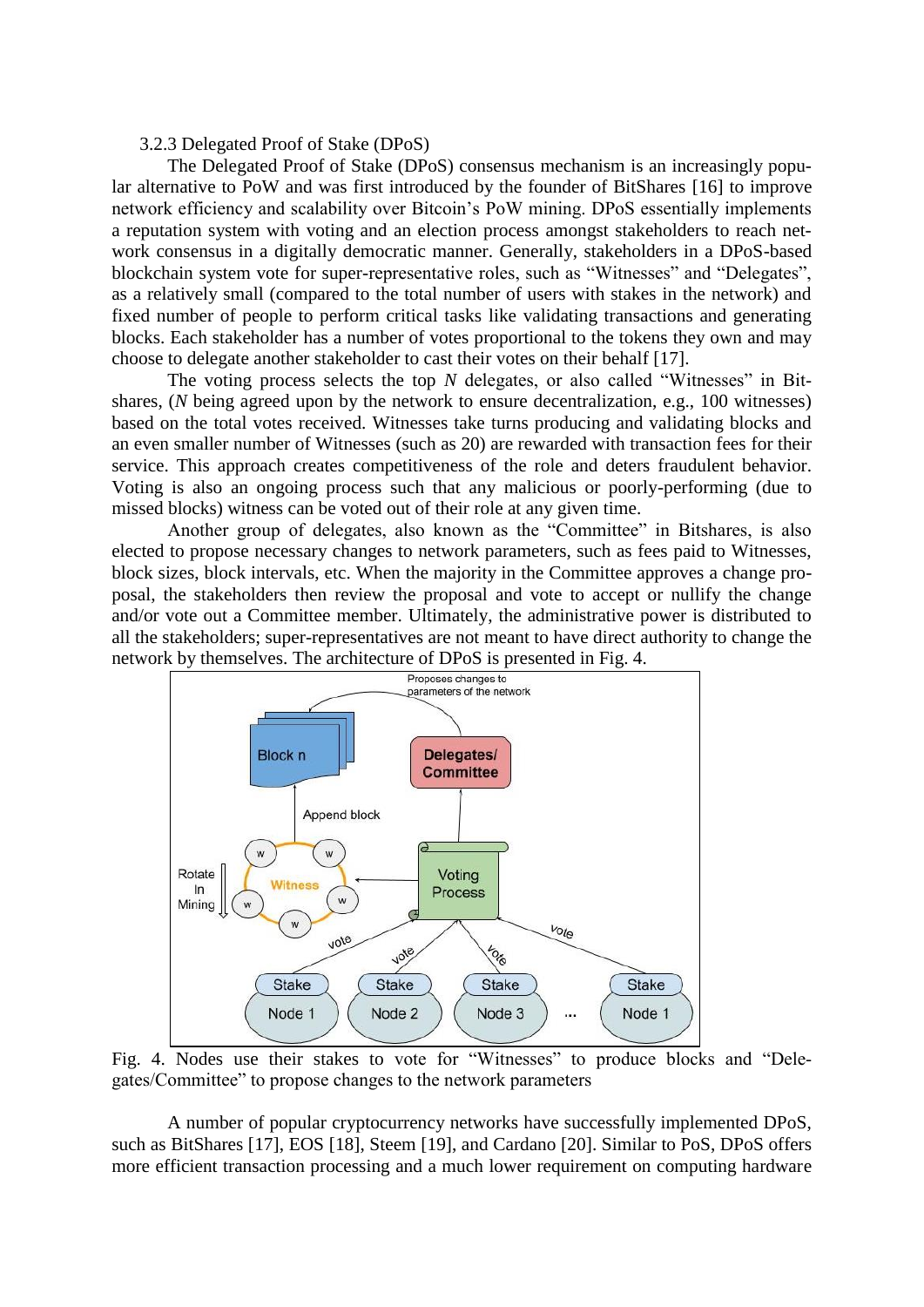than PoW. In its existing deployments, DPoS has created more decentralized networks than its PoS predecessor, owing to its continuous election process that involves users even with the minimum token ownership. The downside to DPoS is its long-term sustainability as its governance relies heavily on users to actively elect a small set of delegates, which may be vulnerable to centralization overtime due to smaller stakeholders forfeit voting rights and/or tokens become poorly distributed.

### 3.2.4 Proof of Importance (PoI)

Proof of Importance (PoI) is a consensus mechanism introduced in the NEM blockchain platform [21]. It resembles the stake ownership consideration in PoS and DPoS since users are only eligible to forge (or "harvest" as in NEM) a block if they meet a minimum requirement of stakes in the network's native cryptocurrency. For instance, NEM currently only selects candidates from a pool of users with at least 10,000 XEM vested. PoI differs from all the aforementioned mechanisms, however, since it takes into account other factors than the amount of computation one puts into or the amount of stake one holds alone. In particular, PoI determines a user's eligibility of harvesting blocks according to their overall contribution to the network, rather than a single aspect, using a more holistic metric named the "importance score". Users having a higher importance score are more likely selected to harvest a block and are rewarded with transaction fees for their work.

Upon meeting the minimum stockholding requirement, PoI calculates an importance score for each user using a heuristic function based on the following three factors:

- **The user's token ownership**, where more tokens will correlate to a higher importance score as long as the tokens have been available in the user's account for a fixed period.
- **The net outbound token transactions**, which rewards the distribution of cryptocurrencies instead of accumulating or concentrating wealth. Calculating net transfers prevent accounts from gaming the system, such as transacting between different personal accounts.
- **The connectivity to other network nodes**, which promotes account interactions across the network by assigning more importance to more active users with diverse transaction history and larger transaction amount [22].



Fig. 5 presents an overview of the PoI architecture.

Fig. 5. An Overview of the Architecture of PoI Consensus that Calculates an Importance Score Used to Select the Next Mining Node.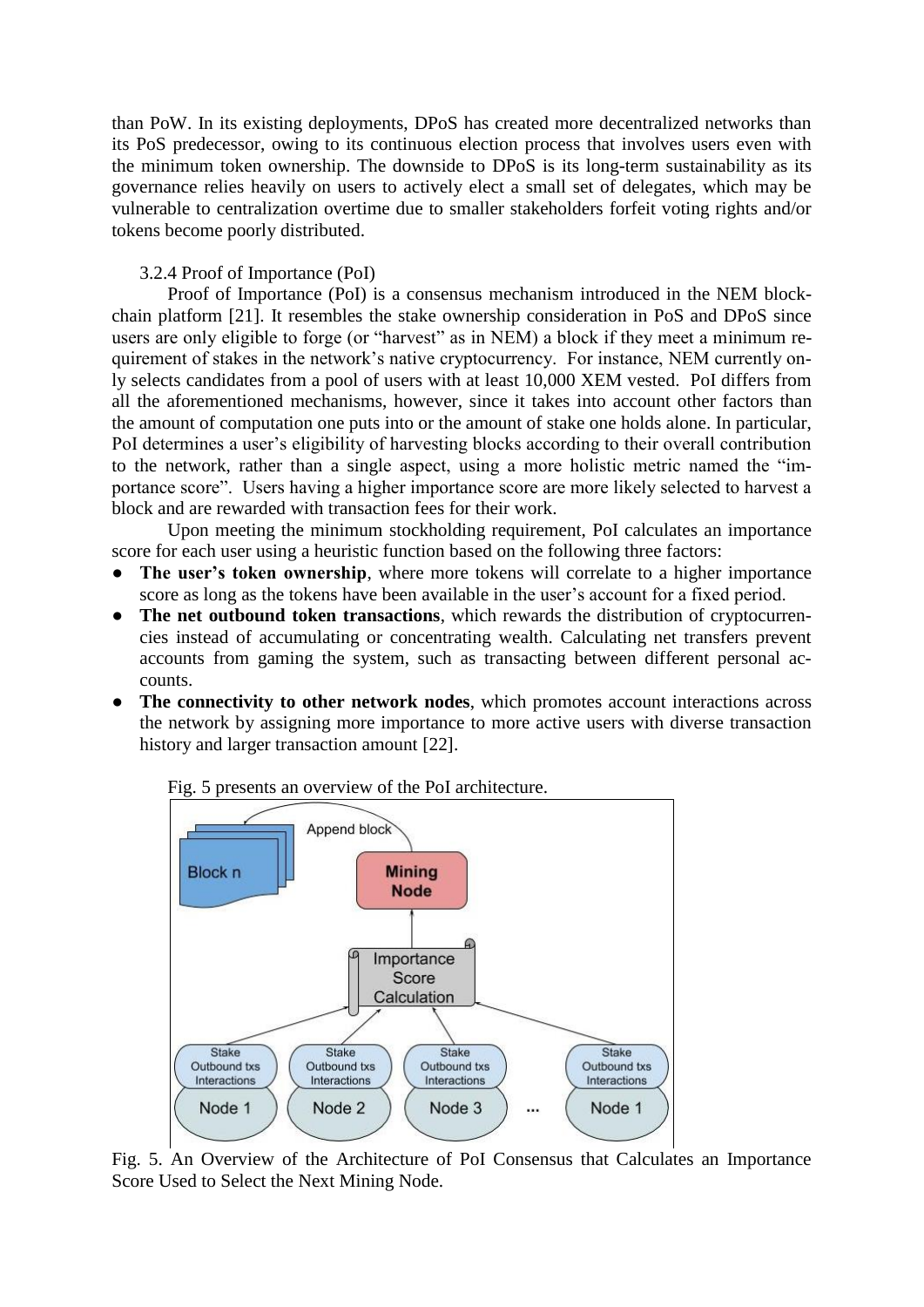PoI was designed to minimize the centralization of wealth as a potential disadvantage of PoS. In particular, it uses the importance score to stimulate the spread of wealth by giving high scores to users with larger transactions and more/or connected transaction networks. PoI is intentionally resilient to the "nothing at stake" problem, where PoS valuators maintain and hold stakes in *every* fork encountered in the network because the costs to do so are trivial given that minimal external resources are needed, unlike in PoW. In this hypothetical scenario, a malicious attacker could exploit a double spend by using the current main chain and his/her fork. Since all forks are built simultaneously an attacker could simply choose his/her fork containing the invalid transaction as the main chain and succeed in the attack when the stakeholding attacker is selected as the next block producer.

Despite the importance score taking into account several aspects of a user's involvement in and contribution to the network, it may be shifted towards more centralization in the longer term because the calculation still favors wealthy users with more stakes in the network and thus more flexibility to transact and interact with other users.

3.3 Consensus Mechanisms Used in Other Forms of Distributed Ledger Technology

Public blockchains are designed to maximize the level of transparency and decentralization to provide a trustless environment for users interested in exploring the network and/or actively exchanging digital assets (such as cryptocurrencies) freely and anonymously. The openness and lack of restrictions on data access, however, may not be ideal for entities or functions that require sensitive data warehousing or exchange, such as enterprises or government agencies. Moreover, consensus mechanisms implemented in public blockchains must exercise strict orders to protect the networks, rendering transactions relatively slow compared to industry requirements.

To address these limitations, therefore, permissioned blockchains and other variants of distributed ledger technologies have surfaced as more closed ecosystems that restrict access and loosen some constraints of the consensus requirements of public blockchains. Permissioned blockchains are similar in structure to public blockchains, while permissioned distributed ledgers may store transactions in a single linear chain of blocks, multiple chains of blocks, or a directed acyclic graph (similar to a tree structure) that is non-linear [23].

Permissioned distributed ledgers allow their members to limit user access to the network by disclosing their identities prior to joining the consortium. They establish a much smaller and more controlled environment that has a modicum of trust amongst the member nodes. Consensus is therefore much easier and faster to achieve in permissioned networks compared to ones completely open to the public. Despite the lower degree of decentralization, consensus is still a crucial process to ensure that every member has equal rights to updating the shared ledger in the network. Below we describe three popular consensus mechanisms used in permissioned ledgers. Table 2 presents a summary that compares these mechanisms.

### 3.3.1 Proof of Elapsed Time (PoET)

In Proof of Elapsed Time (PoET), nodes are selected to produce blocks after waiting for a random period of time. This technique was developed by Intel and has been adopted by the Hyperledger Sawtooth project [24] as a much leaner alternative to PoW in a permissioned network [25]. Its core mechanism is based on Intel's Software Guard Extensions (SGX) technology [26] that has the ability to digitally attest that some code has been correctly set up in a so called "Trusted Execution Environment" [27]. In PoET, this code is a function that generates a random time period that must be waited out by each node.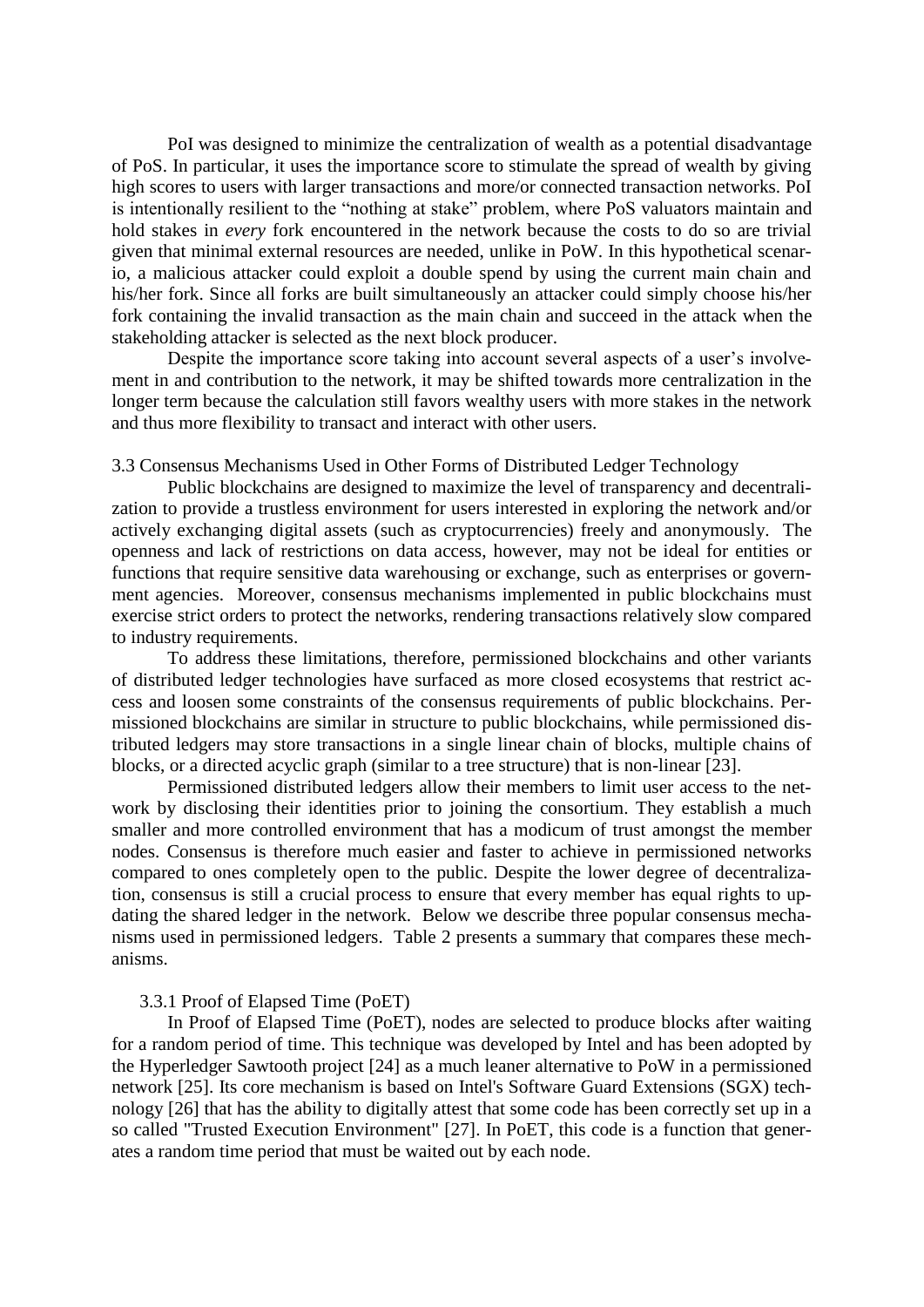When a participant joins the network, they download the time generator code and receive an attestation (in the form of a digital certificate) of the code setup from SGX that they announce to the network. Existing members can either approve or deny the join request. If the request is approved, the new node becomes an eligible candidate to produce blocks and participates in the random selection process. Whoever first completes the waiting period broadcasts a signed message to the network as the randomly chosen next block forger. The SGX is a critical component because (1) it warrants the integrity of the randomly generated wait period, preventing malicious nodes from altering the timer code to their advantage and (2) the attestations are an efficient method to verify the validity of wait time completion [25]. The PoET consensus mechanism is illustrated in Fig. 6.



Fig. 6. Architecture of the PoET Consensus Mechanism that Leverages the Software Guard Extension (SGX) Technology to Select the Next Miner Based on A Random Wait Period.

PoET is an efficient and scalable mechanism, especially for permissioned network. It creates a randomized model for selecting block producers without resource-intensive computing as in PoW systems or complex calculations for determining miners used in consensus mechanisms involving stakes in the system as in PoS and PoI. However, PoET heavily relies on Intel's specialized, third-party hardware to operate, which creates entry barriers for participants without access to the SGX technology. It is also possible for nodes with more hardware available to gain a better chance of getting selected, but such nodes may likely be denied access to join the permissioned network.

#### 3.3.2 Proof of Authority (PoA)

Proof of Authority (PoA) is designed to optimize the PoS mechanism and be used, ideally, in permissioned networks. Instead of choosing block miners on the basis of their stakes in cryptocurrency tokens, PoA selects a small group of authorities as transaction validators by their identity or reputation staked in the network [28]. To contend for validators, users go through a formal notarization process in which they provide documentation to prove their real identities and link them with their on-chain identities to establish their digital reputation. Existing validators can vote to add additional users into the authority group. A PoAbased system also rewards authorities for certifying and ordering transactions to incentivize honest behavior in providing service and moderating the network. PoA Network [29] and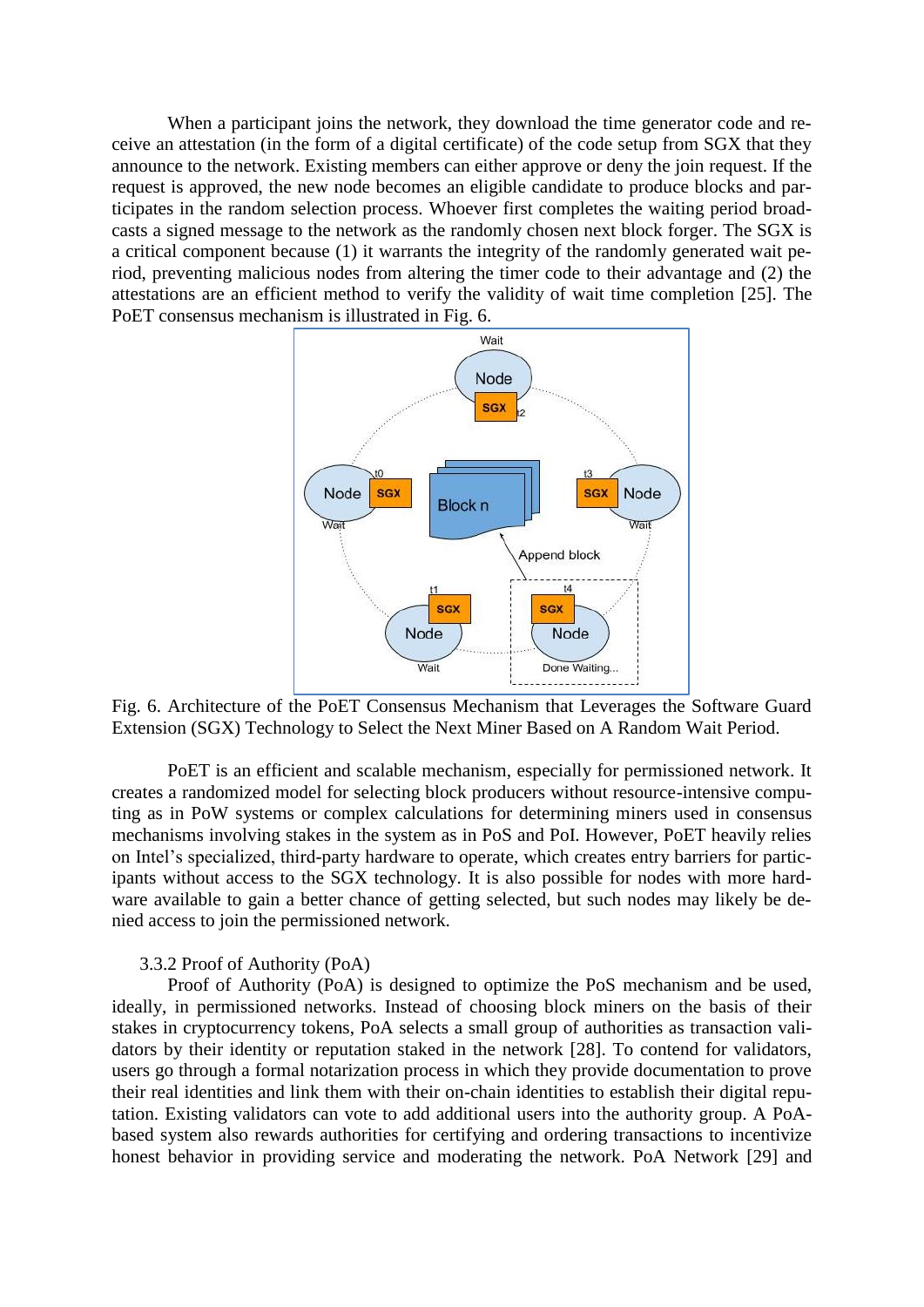Ethereum's test net Kovan [30] are examples of public networks that use PoA consensus. An overview of the PoA mechanism is shown in Fig. 7 below.



Fig. 7. Architecture of the PoA Consensus Mechanism in which nodes put their reputation at stake by verifying their identities before becoming miners in the network.

PoA does not require intensive computation to complete hard tasks and only relies on a small number of validators to reach consensus. These features help improve transaction throughput and energy efficiency compared with PoW- and PoS-based systems. However, PoA also forgoes decentralization by concentrating mining power among a group of trusted authorities. As a result, this model can introduce censorship into the public network where one or more authorities may blacklist or deny all transactions from a particular user. On the other hand, a permissioned network established between different enterprise or large institutions can benefit from PoA because it offers a faster transaction processing speed and the identity-at-stake model aligns well with business operations that value trustworthiness and reputation.

### 3.3.3 Ordering-based Consensus

Ordering-based consensus is commonly applied in permissioned networks in which nodes are selected to participate in the network that supports a membership or identity service. A well-known permissioned ledger system, Hyperledger Fabric [31], implements a three-step process to reach consensus in this manner. First, the client application proposes a transaction to a set of nodes called "peer nodes" (who hosts of the shared ledger) for endorsement based on some predefined policy (e.g., requiring M out of N signatures from peer nodes). Peer nodes next return a response of the transaction proposal to the client, who then submits the endorsed transaction to a node called the "orderer." Orderer nodes may receive endorsed transactions in different orders, but they collectively determine the final, strict sequence of the transactions and package them into immutable blocks. Finally, the orderer nodes distribute transaction blocks to connected peer nodes for validation of the new transaction blocks. In this model, if a transaction is deemed invalid, it remains in the block, but is marked as invalid by the peer node because blocks created by orderer nodes are in their final states [32]. Fig.8 presents the high-level architecture of order-based consensus.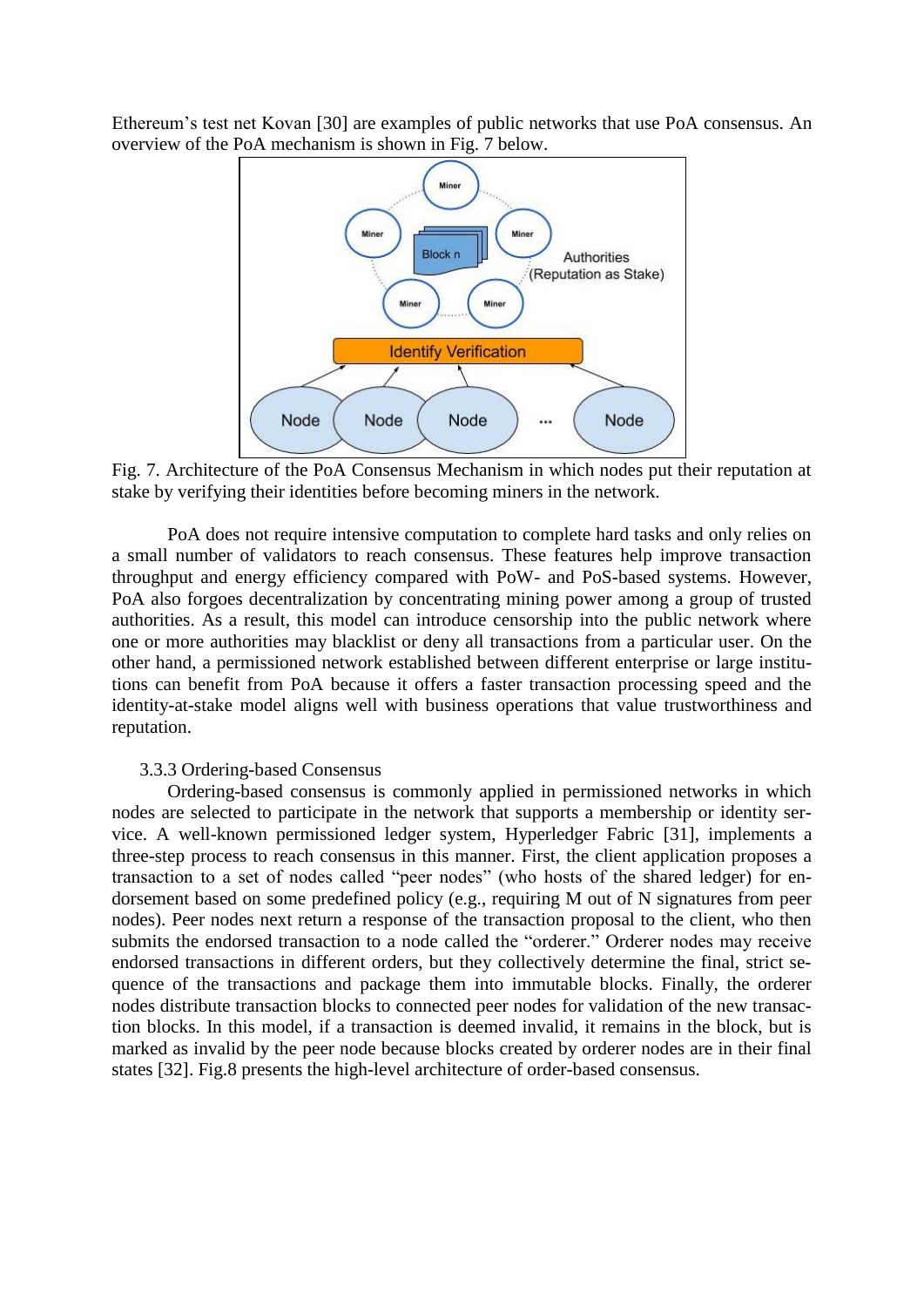

Fig. 8. Architecture of the PoA Consensus Mechanism in which nodes put their reputation at stake by verifying their identities before becoming miners in the network.

The ordering service is key to reaching consensus regarding the states and sequence of transactions in the ledger. One of the consensus mechanisms from distributed computing that is implemented by the ordering service in Hyperledger Fabric is a leader-follower model called Raft [33]. In Raft, a single leader node is elected in each "term" of an arbitrary length to make decisions and propagate those decisions to the followers who then replicate them. Each Raft node maintains a log and is always in one of three states: follower, candidate, or leader. A node starts as a follower who accepts and replicates log entries from the leader. If a leader is not present or has not been responsive for a time period, the follower waits for a randomized timeout period and then moves into the candidate state. The candidate then requests votes from other nodes and becomes the leader if it receives majority votes from the network. All new transaction entries go through the leader, who appends the changes to its log and replicates the effective transaction sequence to the followers. The leader waits until a majority of followers have updated their local logs and then commits the updates and broadcasts the confirmation to follower nodes. The network is now in consensus of the transaction sequence and ledger states [34].

The ordering-based consensus process designates separate roles for verifying and ordering transactions. The leader-follower model orders transactions at a fast pace because the order is determined effectively by a single leader node at a time instead of being computed by every node. It does require configurations to set up the architecture but not specialized hardware or extensive computing resources, making it a cost-effective model for permissioned ledger systems. The leader election process can quickly detect a faulty leader in the network and replaces it so that the ledger can be updated continuously as new transactions are received. Raft-based ordering service alone, however, is not resilient to attacks from malicious nodes that may exist within the network, which requires other components in place to validate transactions added by leader nodes, as are present in the Hyperledger Fabric system.

### 3.4 Information Security Technologies

The success of distributed ledger technology is driven by a combination of

- core computer science concepts and principles from distributed systems, which are key to the development of consensus mechanisms, and
- information security, which ensures the security and integrity during transactions of digital assets.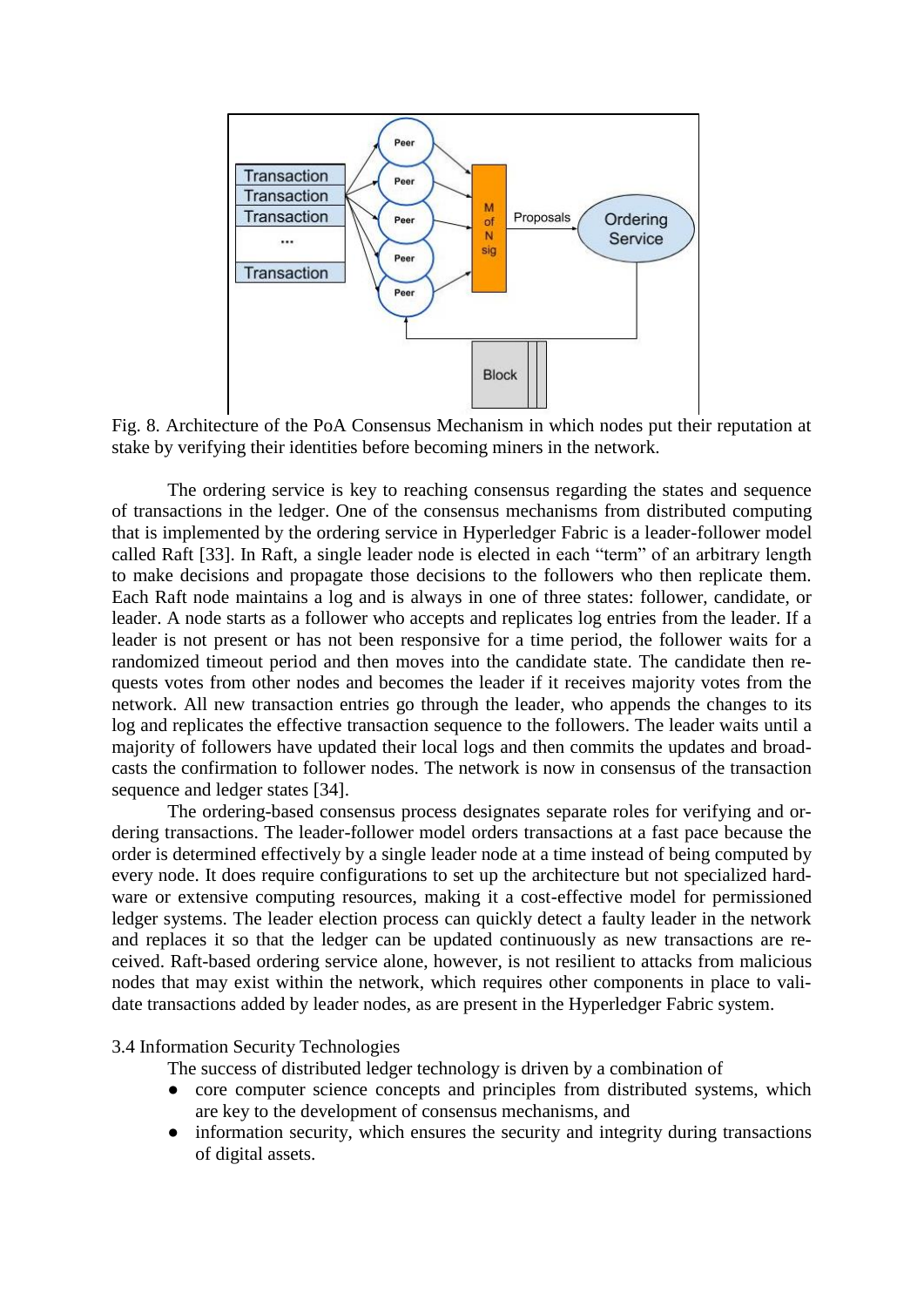Below we present five important concepts from information security commonly integrated into distributed ledgers.

#### 3.4.1 Public Key Cryptography (Encryption and Signing)

Public key cryptography [35] is a critical component of distributed ledger technology. It is composed of a pair of mathematically related public and private keys generated from one-way cryptographic function. While the public key can be freely distributed, the private key must be protected by the owner of the key pair. It is computationally infeasible to acquire the private key given its paired public key in the cryptographic keys commonly used in information security today.

A private key is used commonly in public key encryption to safeguard the secrecy of messages using the intended recipient's public key to encrypt data packets, ensuring that only owners of the corresponding private key can decrypt them. Another standard use case is for the sender of data to create digital signatures with their private key, with the signatures being easily verifiable using their public key, to prevent data from being tampered with in transit. Through public key cryptography, public blockchains like Bitcoin and Ethereum provide socalled "pseudo-anonymity" [1], meaning that as long as users' real-life, personal identity is not linked with their public keys on-chain, their activities can remain anonymous.

#### 3.4.2 Hashing

Hashing is a critical process employed by distributed ledgers to map data of an arbitrary length (e.g., different types/sizes of digital assets exchanged) to data of a fixed size (e.g., transaction hashes stored in the shared ledger) using cryptographic functions [36]. These functions are one-way, meaning that it is trivial to generate a hash value from a given input but impractical (given computation capabilities today) to reverse engineer and calculate the input value. Given the same input, hash functions will always produce the same output. Moreover, even the slightest change in the input will completely alter the output. Hashing is commonly used in blockchains to protect transacted data against tampering and link new validated transactions with the existing ledger to create a network-wide non-refutable history.

#### 3.4.3 Multi-Signature

Multi-Signature (multisig) is a joint digital signature created by more than one party to improve the protection and integrity of the original content [37]. The goal of this approach is to more securely authenticate transactions than the traditional single public-private key pair. Multisig is often employed by cryptocurrency wallets or public blockchain networks.

In early cryptocurrency-based networks, a user whose private key has been lost or stolen could permanently lose access to the ownership of their digital assets. Moreover, cryptocurrency accounts created for business operations are extremely prone to insider attacks because anyone with access to the shared secret key can withdraw or transfer the balance without being traceable. Multisig is designed to overcome these issues by requiring more than a single key pair to authenticate transactions. It requires M keys out of a set of N ( $N>=M$ ) key pairs to perform a transaction, with 2 out of 3 keys (M=2, N=3) being the most common scheme today.

#### 3.4.4 Ring Signature

Despite the use of public key cryptography, logs in the shared ledger can be traced to identify certain patterns in users especially when users execute repeated transactions or interact with the same set of other users. The traceability of transactions is not ideal for privacyfocused blockchains that seek to obfuscate the identity of users originating the exchange of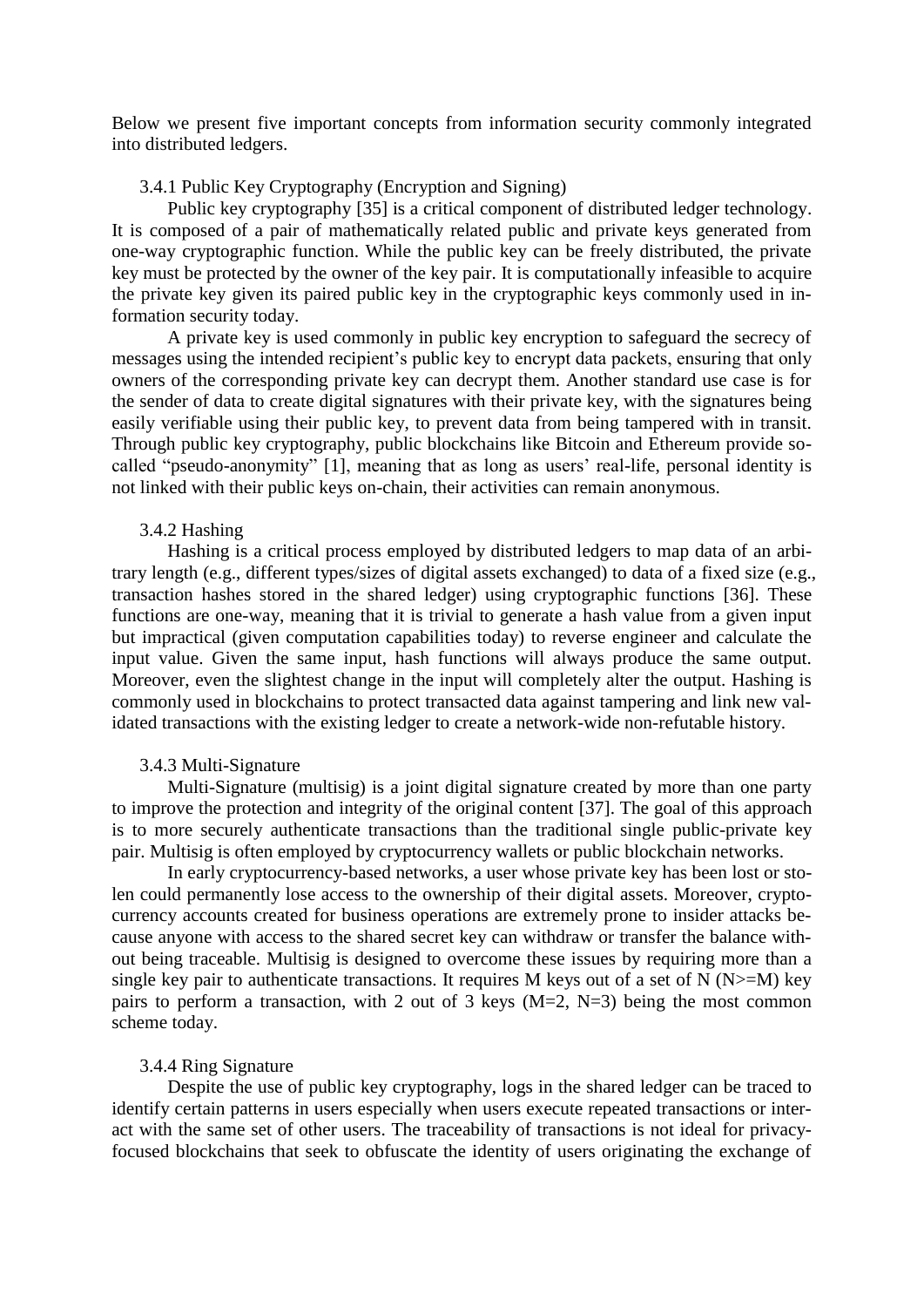digital assets [4]. Ring signature is one method applied in Bytecoin [38] and Monero [39] to protect on-chain privacy for the sender of a transaction.

In ring signature, the actual signer of a message forms a group with an arbitrary number of other users or decoys, each of which has a public-private key pair. The signer then produces a ring signature and a one-time random ring key pair using a series of mathematic calculations based on a combination of the message, his own secret key, and all other users' public keys. The signature is verifiable using all the public keys from the ring. To an outside observer, the actual signer is computationally indistinguishable from other parties in the ring, and therefore, the identity of the signer is no longer traceable [40].

# 3.4.5 Zero-Knowledge Proof (ZKP)

Concerns about data privacy in shared environments are arising as distributed ledger technology is increasingly touted as a decentralized data transaction infrastructure that removes centralized control, in popular domains, such as finance [41, 42], supply chain [43, 44], and healthcare [45, 46]. Vital information that could be used to identify an individual, such as date of birth, social security numbers (in the U.S.), employment information, and bank statements, is paramount to the safety and financial well-being of the identity owner. To safeguard sensitive information, initial applications of zero-knowledge proof (ZKP) techniques have surfaced in DLT projects like the zk-SNAKRS [47, 48] protocol in ZCash.

ZKP is a complex scheme designed to incorporate encryption techniques to enable a prover to certify the truthfulness of a statement to a verifier without disclosing any more specifics other than the statement itself. A true ZKP must possess the following three key properties:

- **Completeness**  if the statement is true, an honest prover will convince the verifier,
- **Soundness**  if the statement is false, verifier will find out the prover is dishonest with very high probability, and
- **Zero knowledge** -if the statement is true, no extra information is revealed to the verifier other than the statement being true [49].

# 3.5 Concluding Remarks

This chapter provided a survey of various consensus mechanisms and key information security concepts employed in public and permissioned distributed ledgers for exchanging and distributing digital assets. Each consensus mechanism can optimize at most two of the three attributes in a DLT network described in Section 3.1.3: *degree of decentralization* (number of network miners/maintainers/members), *scalability* (transaction throughput; number of transactions per second), and *randomness in block generation and miner selection* (dependencies in mining hardware, stakeholding, impact and importance to the network). Tables 1 and 2 provide an overview and summary of the consensus mechanisms described and compared in this chapter.

|  | Table 1 | A Comparison of Consensus Mechanisms used in Public Blockchains |  |  |  |  |  |
|--|---------|-----------------------------------------------------------------|--|--|--|--|--|
|--|---------|-----------------------------------------------------------------|--|--|--|--|--|

| Consensus              | Degree of Decen-                                                            | Scalability                                                         | Randomness in miner                                                                             | Consensus              |
|------------------------|-----------------------------------------------------------------------------|---------------------------------------------------------------------|-------------------------------------------------------------------------------------------------|------------------------|
| Mechanism              | tralization                                                                 |                                                                     | selection                                                                                       | Type                   |
| Proof of<br>Work (PoW) | High - allows any<br>node to join the<br>network and be-<br>come a miner in | Low - transac-<br>tion throughput<br>is low due to<br>difficulty in | High - cryptographic<br>puzzle can only be<br>solved by brute force;<br>difficult to know which | Byzantine<br>Consensus |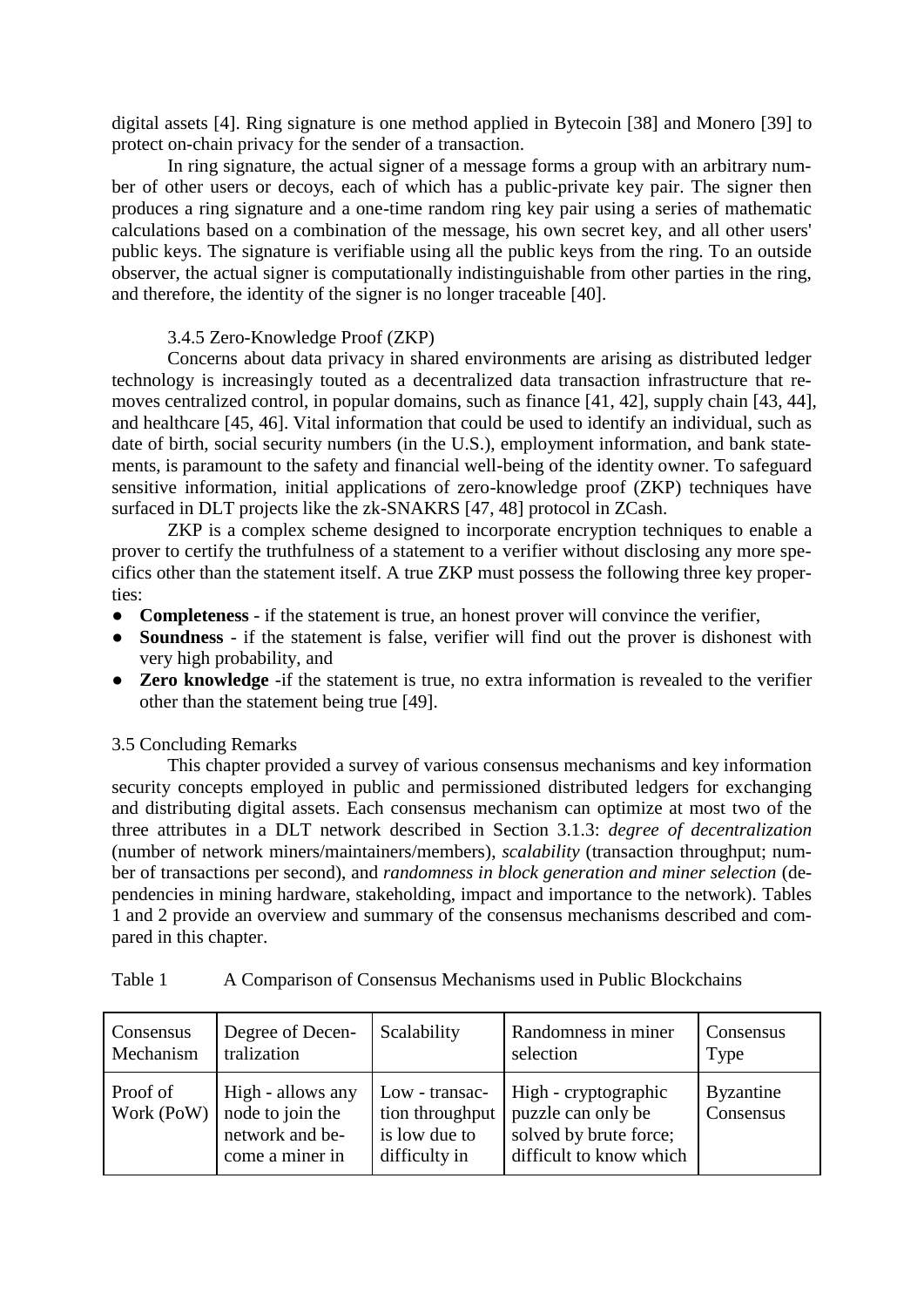|                                                 | the network; alt-<br>hough as hard-<br>ware requirement<br>increases, mining<br>power may be-<br>come less decen-<br>tralized                                                                                                    | solving the<br>cryptographic<br>puzzle                                                      | miner will solve it first<br>despite nodes with<br>more computational<br>power having higher<br>chances of winning                         |                               |
|-------------------------------------------------|----------------------------------------------------------------------------------------------------------------------------------------------------------------------------------------------------------------------------------|---------------------------------------------------------------------------------------------|--------------------------------------------------------------------------------------------------------------------------------------------|-------------------------------|
| Proof of<br>Stake (PoS)                         | Medium - allows<br>any node to join<br>the network but<br>only node with<br>higher stakes in<br>the network can<br>become a miner;<br>the stake holding<br>requirement may<br>eventually region-<br>alize or centralize<br>power | High - no re-<br>quirement on<br>solving a diffi-<br>cult puzzle to<br>reach consen-<br>sus | Medium - nodes with<br>higher stakes in the<br>network are more likely<br>chosen as miners                                                 | <b>Byzantine</b><br>Consensus |
| Delegated<br>Proof of<br><b>Stake</b><br>(DPos) | Medium - allows<br>any node to join<br>the network, but<br>only a small sub-<br>set of nodes is se-<br>lected as miners                                                                                                          | High - no re-<br>quirement on<br>solving a diffi-<br>cult puzzle to<br>reach consen-<br>sus | Low - although the<br>election of miners is<br>fairly random by ma-<br>jority votes, chosen<br>miners take turn to<br>generate blocks      | <b>Byzantine</b><br>Consensus |
| Proof of Im-<br>portance<br>(Pol)               | High - allows any<br>node to join the<br>network and be-<br>come a miner in<br>the network, but<br>the barrier of entry<br>into the miner<br>pool is high as<br>initial stakes are<br>required                                   | High - no re-<br>quirement on<br>solving a diffi-<br>cult puzzle to<br>reach consen-<br>sus | Low - mining eligibil-<br>ity is highly dependent<br>upon the calculation of<br>an importance score,<br>which can be highly<br>predictable | <b>Byzantine</b><br>Consensus |

Table 2 A Comparison of Consensus Mechanisms used in Other Permissioned Distributed Ledger Networks

| Consensus                               | Degree of Decen-                                                 | Scalability                                                    | Randomness in miner                                                                        | Consensus                      |
|-----------------------------------------|------------------------------------------------------------------|----------------------------------------------------------------|--------------------------------------------------------------------------------------------|--------------------------------|
| Mechanism                               | tralization                                                      |                                                                | selection                                                                                  | Type                           |
| Proof of<br>Elapsed<br>Time (Po-<br>ET) | Low - requires<br>miners to possess<br>specialized hard-<br>ware | High in terms<br>of transaction<br>throughput -<br>can produce | High - specialized<br>hardware used gener-<br>ates a random timer<br>used to determine the | Non-<br>Byzantine<br>Consensus |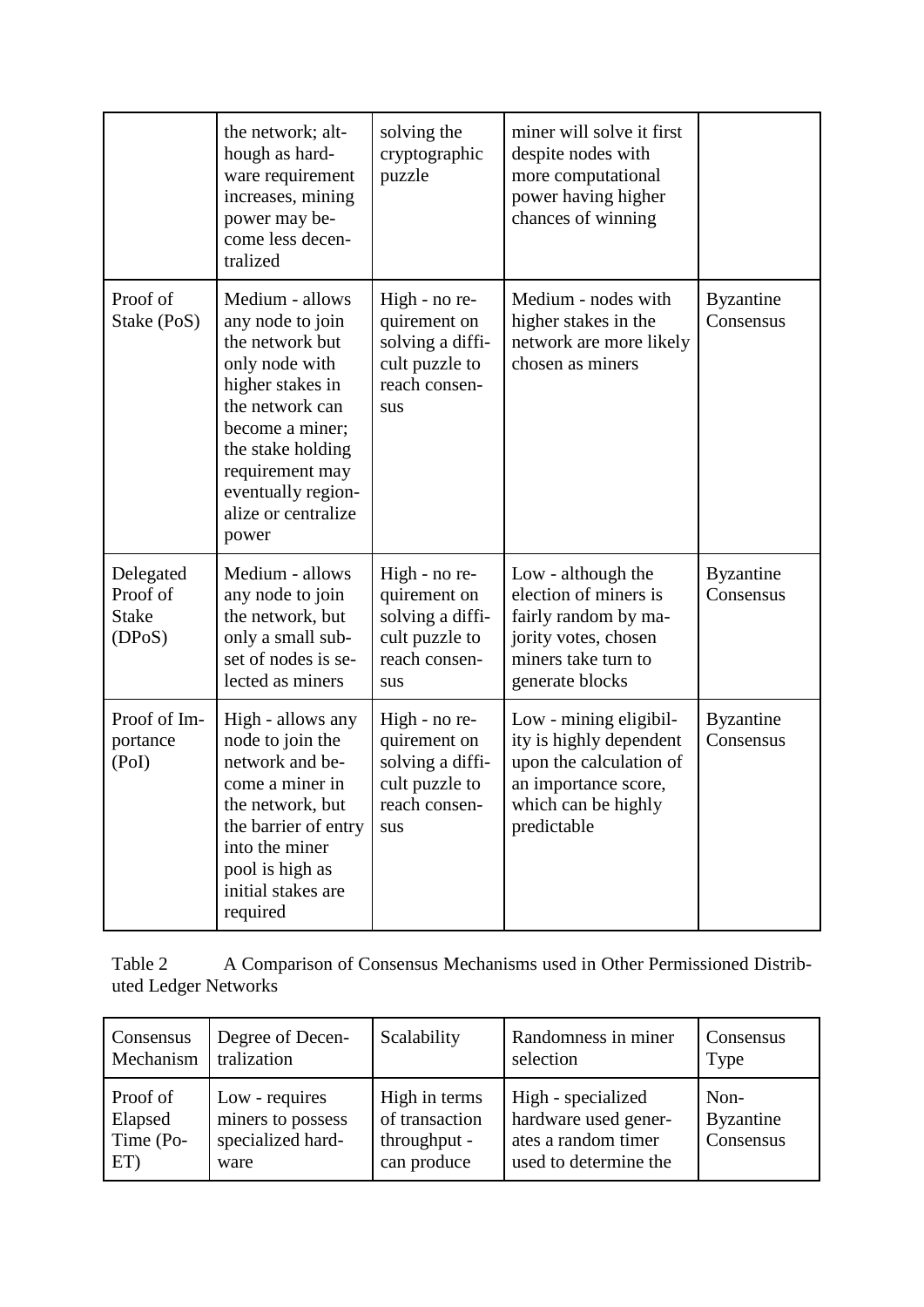|                                          |                                                                                                                                                                                                                                                               | transactions at<br>a very fast<br>speed without<br>the need to<br>solve a hard<br>puzzle                                                                                    | next miner; the process<br>is also verifiable                                                                  |                                       |
|------------------------------------------|---------------------------------------------------------------------------------------------------------------------------------------------------------------------------------------------------------------------------------------------------------------|-----------------------------------------------------------------------------------------------------------------------------------------------------------------------------|----------------------------------------------------------------------------------------------------------------|---------------------------------------|
| Proof of<br>Authority<br>(PoA)           | Low - theoretically,<br>anyone who is will-<br>ing to go through<br>an identity verifica-<br>tion process could<br>be appointed as an<br>authority to gener-<br>ate blocks; in reali-<br>ty, a relatively<br>small number of<br>people will be ap-<br>pointed | High in terms<br>of transaction<br>throughput - a<br>small set of<br>authorized<br>nodes are re-<br>sponsible for<br>processing<br>transactions<br>and generating<br>blocks | Low - the identity veri-<br>fication process most<br>likely selects miners<br>with established reputa-<br>tion | Non-<br><b>Byzantine</b><br>Consensus |
| Ordering-<br><b>Based Con-</b><br>sensus | Low - resilient to<br>faulty nodes but<br>not to attacks from<br>malicious nodes<br>that may exist in<br>the network; a<br>tighter control<br>would therefore be<br>needed to prevent<br>against those at-<br>tacks                                           | High in terms<br>of transaction<br>throughput - a<br>single leader<br>orders transac-<br>tions at a time<br>and replicates<br>the changes to<br>all follower<br>nodes       | High - the leader selec-<br>tion process is based on<br>a randomized timeout<br>period                         | Non-<br><b>Byzantine</b><br>Consensus |

Generally, public blockchains require Byzantine consensus to maintain a robust and resilient decentralized network since any node, including malicious node, can theoretically become a miner. Permissioned networks, in contrast, are often less concerned with malicious nodes because strict rules are in place to onboard members to ensure that nodes in the network can be trusted with their reputation stake in the network.

# **Key Terminology & Definitions**

- **Consensus**  A mechanism to achieve overall reliability in a distributed ledger network in the presence of a number of faulty maintainer and mining nodes. It requires the majority (51%) of nodes to agree on content stored in the shared ledger
- **Delegated Proof of Stake -** A scalable consensus mechanism that uses a democratic voting and election process to select delegates who create and validate blocks of transactions; the number of votes a user can cast is proportional to the tokens they own; delegates are incentivized to be honest with rewards and also the risk of being voted out
- **Hashing -** A cryptographic process that maps an input data of variable length to an output with a fixed size using a one-way function such that it is computationally infeasible to calculate the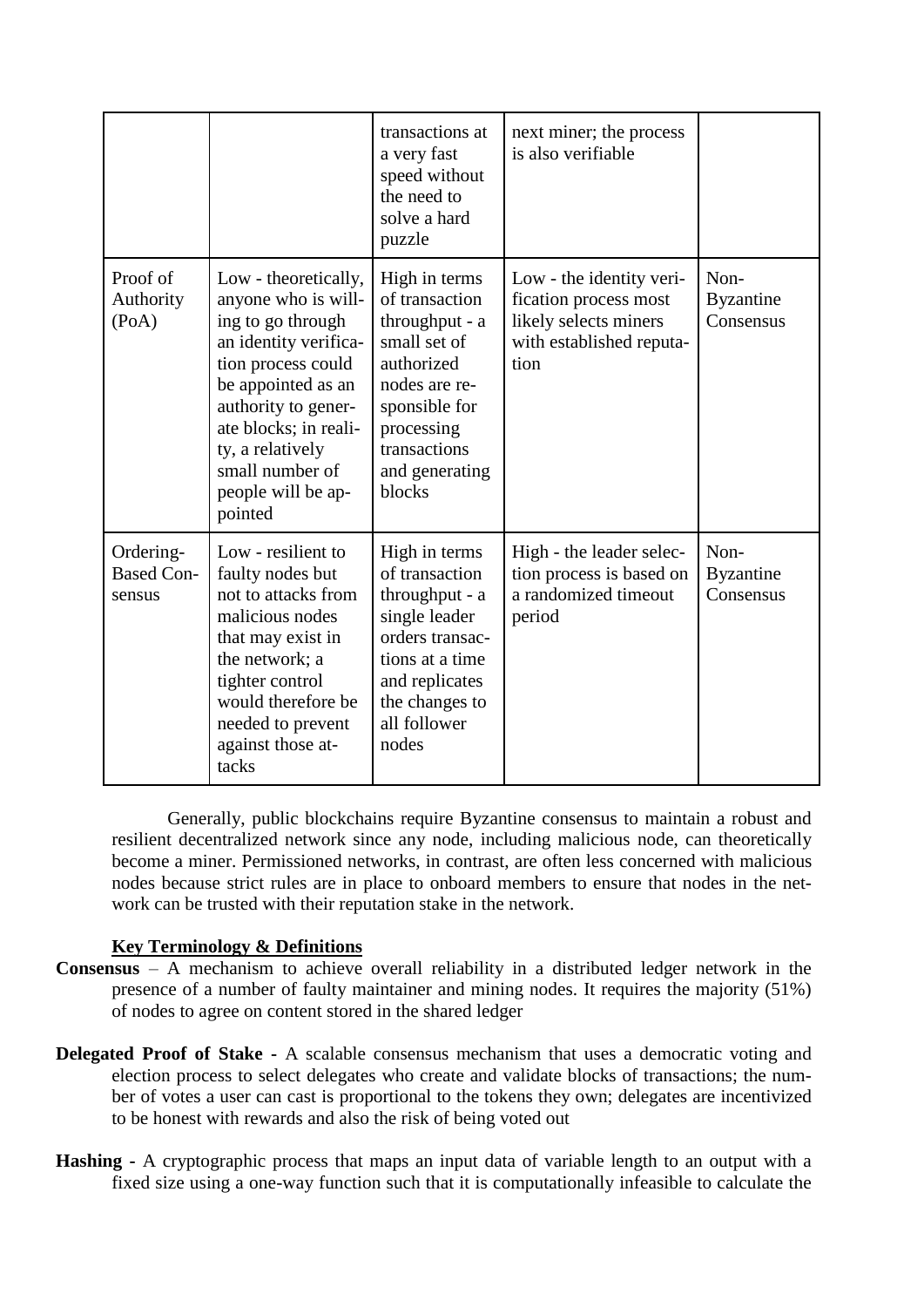input based on the output; even the slightest changes to the input data will alter the data output; it is used to create transactions that are stored in shared ledgers to protect the content of transactions from being exposed or tampered with

- **Multi-Signature (Multisig) -** A digital signature jointly created by more than one party to provide more security and integrity protection during an exchange of digital assets; it usually follows a scheme that requires M out of N signatures, where  $M \le N$  and  $N \ge 2$  such that a single party alone cannot sign a message or authorize a transaction; it is used by many cryptocurrency wallets to prevent frozen funds due to a single private key being lost or stolen
- **Proof of Elapsed Time -** An efficient consensus protocol designed for permissioned distributed ledger networks to randomize the selection of block miners. It is based on Intel's Software Guard Executions technology that attests for the integrity of some trusted code used to generate a random waiting period for each node. The first node to finish waiting is given the privilege to mint the next block
- **Proof of Importance -** A consensus mechanism introduced in the NEM blockchain that uses an importance score to select block generators, based on stake ownership, the spread of cryptocurrency, and interactions with other nodes to incentivize the distribution and transactions of native tokens
- **Proof of Stake -** An energy-efficient consensus mechanism in which block producers are selected randomly based on their stakes of cryptocurrencies in the blockchain; users can mine a percentage of blocks in proportion to their token balance; malicious behavior is disincentivized because of the risk of losing stakes and privilege to produce blocks
- **Proof of Work -** A robust consensus mechanism often used in public blockchains in which network nodes compete to solve a computationally expensive puzzle, whose solution is trivial to verify, to ensure the validity and integrity of ordered transactions
- **Public Key Cryptography** Also known as asymmetric cryptography, which is an encryption scheme that uses a mathematically related key pair, a public key and a private key, to secure information. The public key is used to encrypt data, while and the private key is used to decrypt cipher text to obtain the original data. It is computationally infeasible to calculate the private key based on the public key. As a result, public keys can be freely distributed for encrypting content and verifying digital signatures; however, private keys are kept secret with their owners to use for decrypting content and creating digital signatures
- **Raft** A consensus mechanism that follows a leader-follower model; A single leader is randomly elected to decide upon shared states of the network and broadcasts the changes to follower nodes; the election process that is based on randomized timeout settings occurs when a leader is not present or has not been responsive for a pre-defined time period
- **Ring Signature** A digital signature created by a signer who forms a group with other arbitrary users or decoys, each with a public-private key pair; the signature obfuscates the identity of the actual signer by generating a one-time signing key from all members of the group; its application in distributed ledger transactions protects the identity of the sender
- **Zero-Knowledge Proof** A cryptographic scheme that allows a certifying party to prove to a verifier that a statement is true without disclosing any other information about what the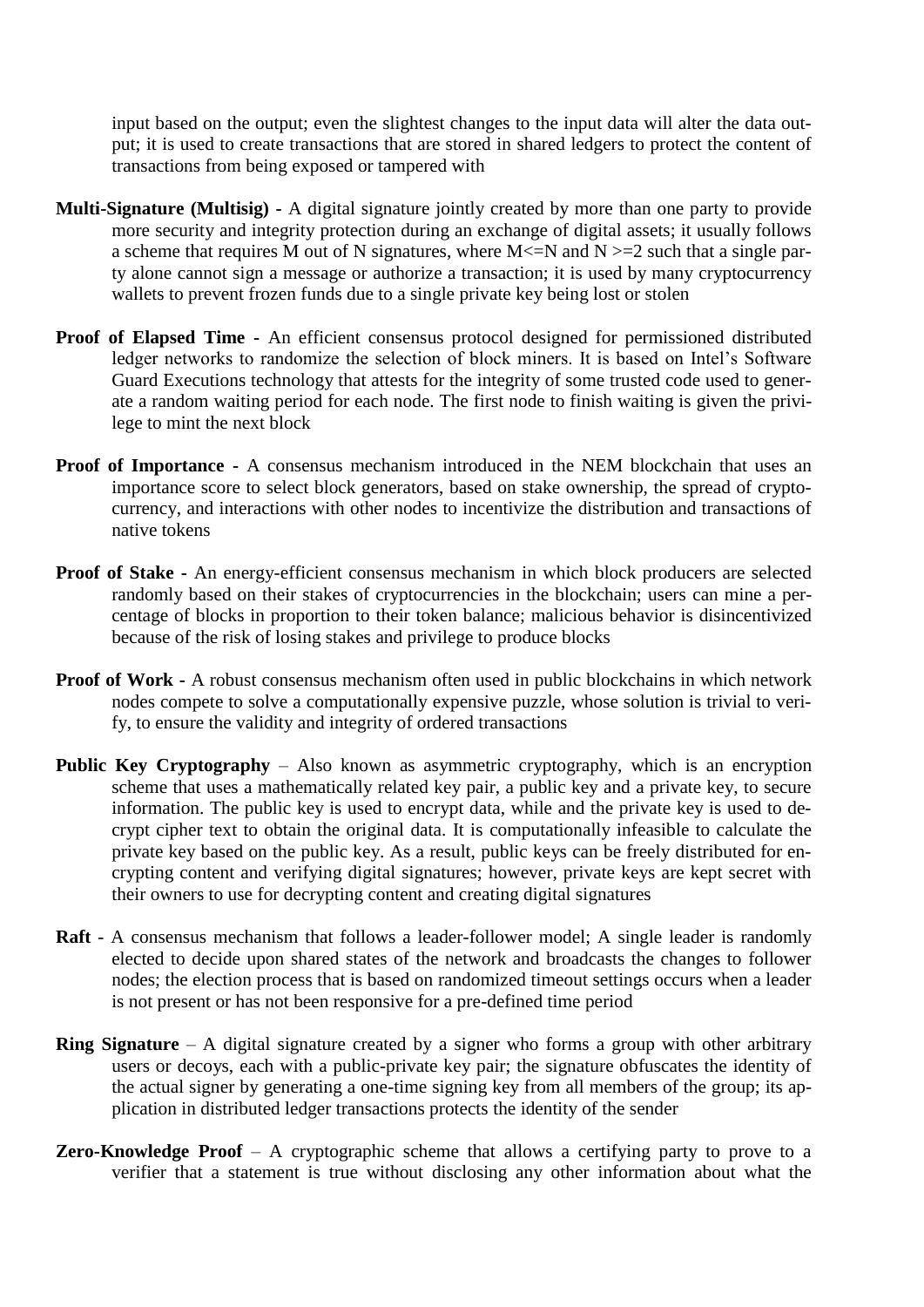statement is; it allows a secret (such as sensitive information) to be used for verification purposes without the exact detail or specifics to be known to others

#### **REFERENCES**

- [1] S. Nakamoto, "Bitcoin: A peer-to-peer electronic cash system," 2008.
- [2] N. Cahn, "Postmortem Life On-line," *Prob. & Prop.,* vol. 25, p. 36, 2011.
- [3] E. Keathley, *Digital asset management: content architectures, project management, and creating order out of media chaos*. Apress, 2014. Retrieved 04-30-2019.
- [4] J. W. TEP and S. Solicitors, "Digital Assets; a legal minefield", URL: https://stoanalytics.com/article/digital-assets-a-legal-minefield/. Zürich: STEP Verein & Basel Conference, 2014. Retrieved 04-30-2019.
- [5] T. Regli, *Digital and Marketing Asset Management: The Real Story about DAM Technology and Practices*. Rosenfeld Media, 2016.
- [6] S. Davidson, P. De Filippi, and J. Potts, "Disrupting governance: The new institutional economics of distributed ledger technology," *Available at SSRN 2811995,*  2016.
- [7] M. Crosby, P. Pattanayak, S. Verma, and V. Kalyanaraman, "Blockchain technology: Beyond bitcoin," *Applied Innovation,* vol. 2, no. 6-10, p. 71, 2016.
- [8] M. J. Fischer, N. A. Lynch, and M. S. Paterson, "Impossibility of distributed consensus with one faulty process," MASSACHUSETTS INST OF TECH CAMBRIDGE LAB FOR COMPUTER SCIENCE, 1982.
- [9] L. Lamport, R. Shostak, and M. Pease, "The Byzantine generals problem," *ACM Transactions on Programming Languages and Systems (TOPLAS),* vol. 4, no. 3, pp. 382-401, 1982.
- [10] G. Wood, "Ethereum: A secure decentralised generalised transaction ledger," *Ethereum project yellow paper,* vol. 151, pp. 1-32, 2014.
- [11] "Litecoin v0.16.3," *URL: https://litecoin.org/*. Retrieved 04-30-2019.
- [12] V. Buterin, "What proof of stake is and why it matters," *Bitcoin Magazine, August,*  vol. 26, 2013.
- [13] "Whitepaper:Nxt(Blocks)", *URL: https://nxtwiki.org/wiki/Whitepaper:Nxt*, 2018. Retrieved 04-30-2019.
- [14] P. Vasin, "Blackcoin's proof-of-stake protocol v2," *URL: https://blackcoin.org/blackcoin-pos-protocol-v2-whitepaper.pdf*, vol. 71, 2014. Retrieved 04-30-2019.
- [15] S. King and S. Nadal, "Ppcoin: Peer-to-peer crypto-currency with proof-of-stake," *self-published paper, August,* vol. 19, 2012.
- [16] D. Larimer, "Delegated proof-of-stake (dpos)," *Bitshare whitepaper,* 2014.
- [17] "Delegated Proof-of-Stake Consensus" *URL: https://bitshares.org/technology/delegated-proof-of-stake-consensus/*. Retrieved 04- 30-2019.
- [18] "eosio", *URL: https://eos.io/*. Retrieved 04-30-2019.
- [19] N. McEvily *et al.*, "An Incentivized, Blockchain Enabled Multimedia Ecosystem," 2018.
- [20] "CARDANO", *URL: https://www.cardano.org/en/home/*. Retrieved 04-30-2019.
- [21] "NEM Distributed Ledger Technology (Blockchain) » Technology," *URL: https://nem.io/technology/*.
- [22] H. Lombardo, "NEM Q&A Original, Tested Blockchain Platform, Proof-of-Importance, "Change the World, Forever" Tech," *URL: http://allcoinsnews.com/2015/04/07/nem-qa/*, 2015. Retrieved 04-30-2019.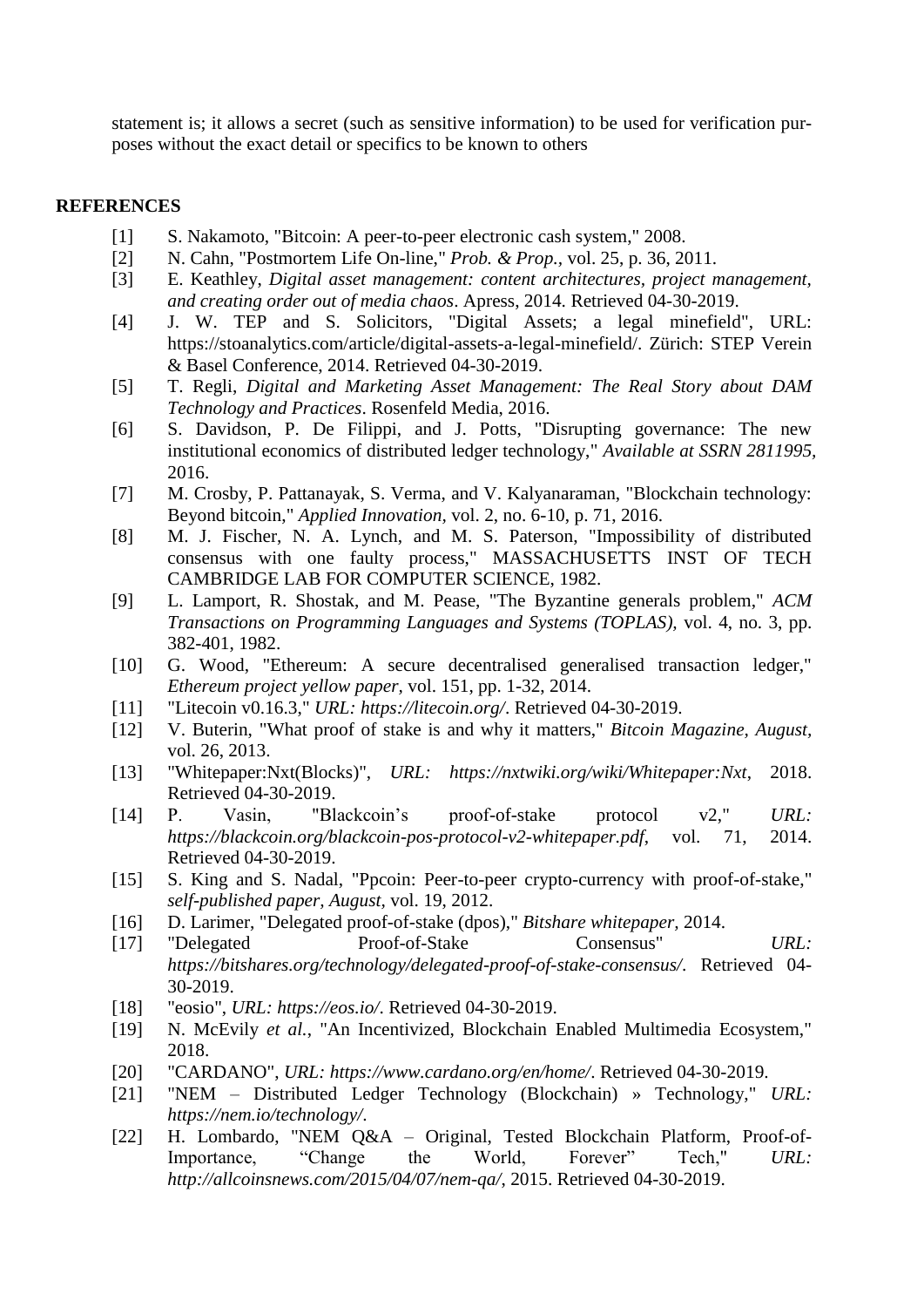- [23] N. Kannengießer, S. Lins, T. Dehling, and A. Sunyaev, "What Does Not Fit Can be Made to Fit! Trade-Offs in Distributed Ledger Technology Designs," *Trade-Offs in Distributed Ledger Technology Designs (January 10, 2019),* 2019.
- [24] "Hyperledger Sawtooth" *URL: https://www.hyperledger.org/projects/sawtooth*. Retrieved 04-30-2019.
- [25] K. Olson, M. Bowman, J. Mitchell, S. Amundson, D. Middleton, and C. Montgomery, "Sawtooth: An Introduction," *The Linux Foundation, Jan,* 2018.
- [26] F. McKeen *et al.*, "Intel® software guard extensions (intel® sgx) support for dynamic memory management inside an enclave," in *Proceedings of the Hardware and Architectural Support for Security and Privacy 2016*, 2016: ACM, p. 10.
- [27] M. Sabt, M. Achemlal, and A. Bouabdallah, "Trusted execution environment: what it is, and what it is not," in *2015 IEEE Trustcom/BigDataSE/ISPA*, 2015, vol. 1: IEEE, pp. 57-64.
- [28] W. Gavin, "PoA Private Chains", *URL: https://github.com/ethereum/guide/blob/master/poa.md*, 2015. Retrieved 04-30-2019.
- [29] "POA", *URL: https://poa.network/*. Retrieved 04-30-2019.
- [30] "Kovan PoA Testnet Proposal", *URL: https://github.com/kovan-testnet/proposal*, 2017. Retrieved 04-30-2019.
- [31] E. Androulaki *et al.*, "Hyperledger fabric: a distributed operating system for permissioned blockchains," in *Proceedings of the Thirteenth EuroSys Conference*, 2018: ACM, p. 30.
- [32] C. Cachin, "Architecture of the hyperledger blockchain fabric," in *Workshop on distributed cryptocurrencies and consensus ledgers*, 2016, vol. 310.
- [33] "The Raft Consensus Algorithm," *URL: https://raft.github.io/*. Retrieved 04-30-2019.
- [34] D. Ongaro and J. Ousterhout, "In search of an understandable consensus algorithm," in *2014 {USENIX} Annual Technical Conference ({USENIX}{ATC} 14)*, 2014, pp. 305-319.
- [35] W. Stallings, *Cryptography and network security: principles and practice*. Pearson Upper Saddle River, 2017.
- [36] A. G. Konheim, *Hashing in computer science: Fifty years of slicing and dicing*. John Wiley & Sons, 2010.
- [37] M. Bellare and G. Neven, "Identity-based multi-signatures from RSA," in *Cryptographers' Track at the RSA Conference*, 2007: Springer, pp. 145-162.
- [38] *T. B. D. Team*, "Cryptography behind Bytecoin" *URL: https://bytecoin.org/blog/cryptography-behind-bytecoin*, 2018. Retrieved 04-30-2019.
- [39] "Moneropedia," in *Ring Signature*, *URL: https://www.getmonero.org/resources/moneropedia/ringsignatures.html*. Retrieved 04-30-2019.
- [40] R. L. Rivest, A. Shamir, and Y. Tauman, "How to leak a secret," in *International Conference on the Theory and Application of Cryptology and Information Security*, 2001: Springer, pp. 552-565.
- [41] B. Scott, "How can cryptocurrency and blockchain technology Play a role in building social and solidarity finance?," UNRISD Working Paper, 2016.
- [42] Y. Guo and C. Liang, "Blockchain application and outlook in the banking industry," *Financial Innovation,* vol. 2, no. 1, p. 24, 2016.
- [43] K. Korpela, J. Hallikas, and T. Dahlberg, "Digital supply chain transformation toward blockchain integration," in *proceedings of the 50th Hawaii international conference on system sciences*, 2017.
- [44] S.A. Saveen, and R.P. Monfared. "Blockchain ready manufacturing supply chain using distributed ledger," 2016.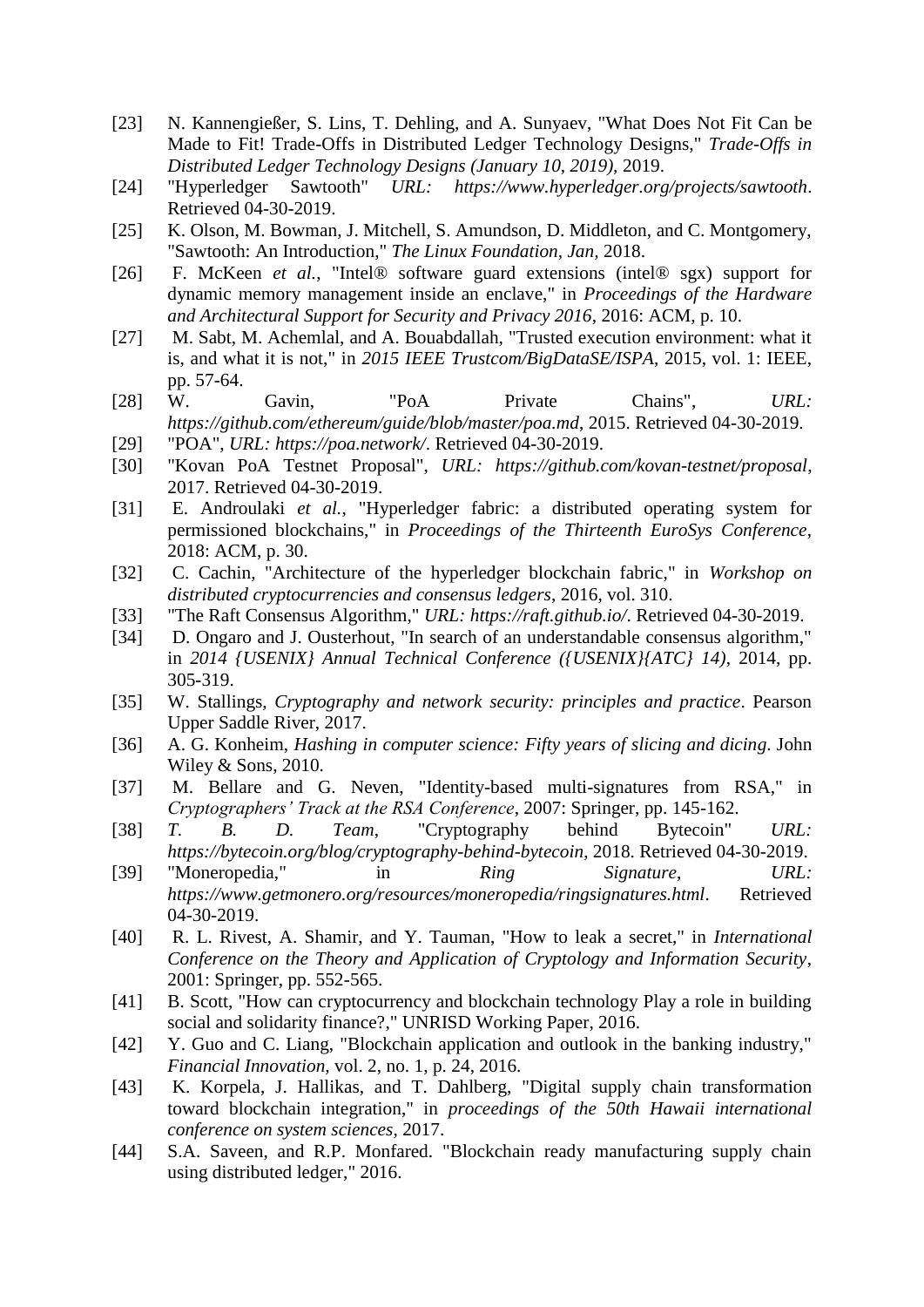[45] P. Zhang, D.C. Schmidt, J. White, and G. Lenz, "Blockchain technology use cases in healthcare," in *Advances in Computers*, 2018: Elsevier, vol. 111, pp. 1-41.

[46] P. Zhang, J. White, D.C. Schmidt, G. Lenz. and S.T. Rosenbloom, "Fhirchain: applying blockchain to securely and scalably share clinical data," *Computational and structural biotechnology journal*, 16, pp.267-278, 2018.

- [47] C. Rackoff and D. R. Simon, "Non-interactive zero-knowledge proof of knowledge and chosen ciphertext attack," in *Annual International Cryptology Conference*, 1991: Springer, pp. 433-444.
- [48] "What are zk-SNARKs?" *URL: https://z.cash/technology/zksnarks/*. Retrieved 04-30- 2019.
- [49] O. Goldreich and Y. Oren, "Definitions and properties of zero-knowledge proof systems," *Journal of Cryptology,* vol. 7, no. 1, pp. 1-32, 1994.

# *Authors Bio:*

*Dr. Peng Zhang* recently received her M.S. and Ph.D. in Computer Science from Vanderbilt University, Nashville, TN. She previously received her B.S. degree in Computer Engineering from Lipscomb University [2010-2013] also in Nashville. Her research interests include model-driven design for engineering and healthcare IT systems, intelligent model constructions using machine and deep learning, decentralized algorithms and protocols for facilitating and securing clinical communications, and application and enhancement of Blockchain technologies for moving towards patient-centered care. She has interned with industry companies such as HiTactics, Varian Medical Systems, and Center for Medical Interoperability to lead various machine learning and blockchain-related research projects. Dr. Zhang's work on FHIRChain, a blockchain-based architecture for enabling secure and scalable healthcare data sharing has been recently covered by HealthDataManagement, BeckersHospitalReview, HCANews, and several other media outlets.

# *Affiliation/Address:*

*E-mail: peng.zhang@vanderbilt.edu Affiliation Department of Biomedical Informatics Vanderbilt University Medical Center Nashville, TN, USA*

*Dr. Douglas C. Schmidt* is the Cornelius Vanderbilt Professor of Computer Science, Associate Provost for Research Development and Technologies, Co-Chair of the Data Sciences Institute, and a Senior Researcher at the Institute for Software Integrated Systems, all at Vanderbilt University. His research covers a range of software-related topics, including patterns, optimization techniques, and empirical analyses of middleware frameworks for distributed real-time embedded systems and mobile cloud computing applications.

Dr. Schmidt has published 12 books and more than 600 technical papers covering a range of software-related topics, including patterns, optimization techniques, and empirical analyses of frameworks and model-driven engineering tools that facilitate the development of missioncritical middleware and mobile cloud computing applications running over wireless/wired networks and embedded system interconnects. For the past three decades, Dr. Schmidt has led the development of ACE and TAO, which are open-source middleware frameworks that constitute some of the most successful examples of software R&D ever transitioned from research to industry.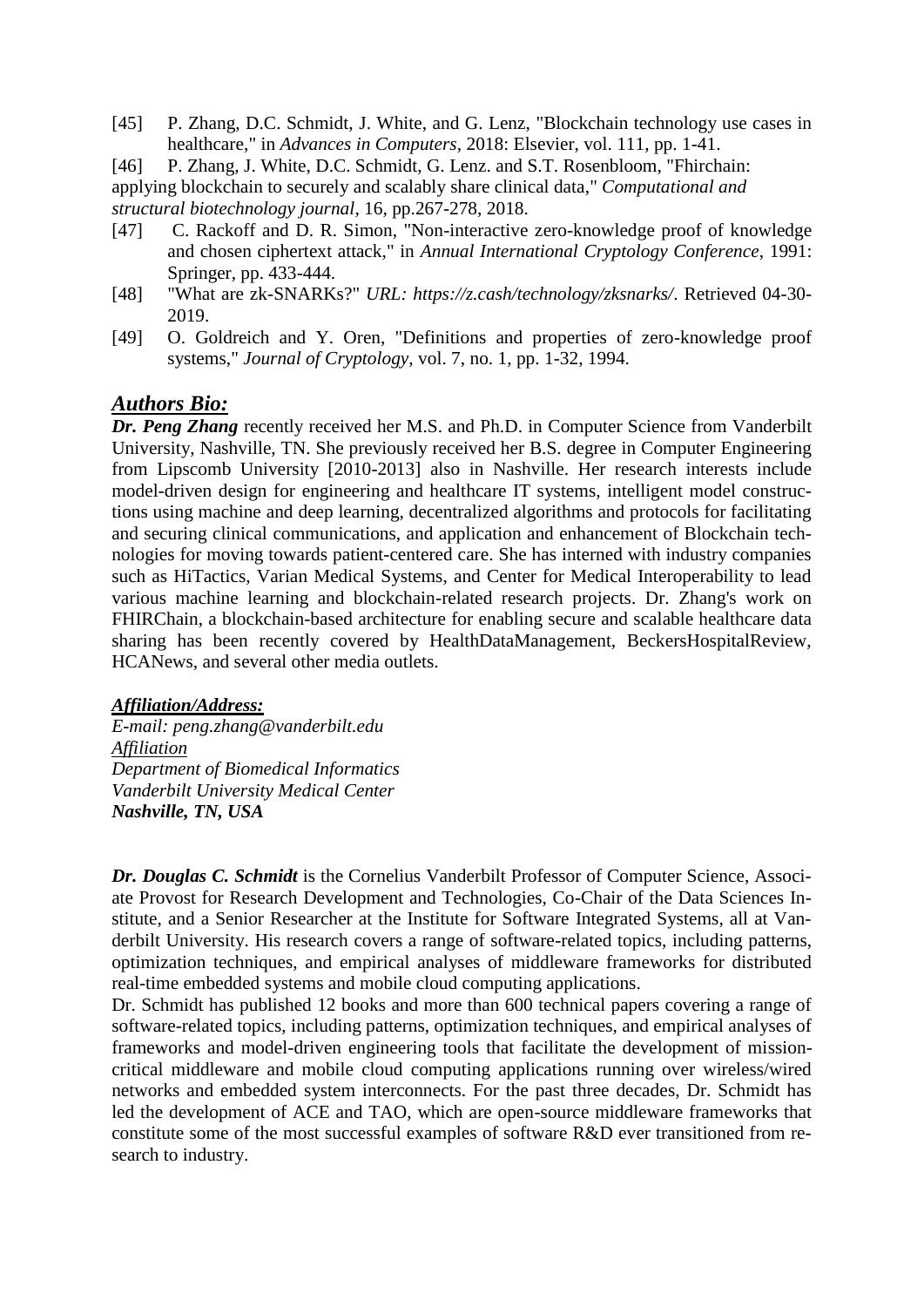Dr. Schmidt received B.A. and M.A. degrees in Sociology from the College of William and Mary in Williamsburg, Virginia, and an M.S. and a Ph.D. in Computer Science from the University of California, Irvine in 1984, 1986, 1990, and 1994, respectively.

### *Affiliation/Address:*

*E-mail: d.schmidt @vanderbilt.edu Affiliation Institute for Software Integrated Systems Vanderbilt University Nashville, TN, USA*

*Dr. Jules White* is an Assistant Professor in the Department of Electrical Engineering and Computer Science at Vanderbilt University. He was previously a faculty member in Electrical and Computer Engineering and won the Outstanding New Assistant Professor Award both at Virginia Tech. His research has produced over 85 papers and won 5 Best Paper and Best Student Paper Awards. Dr. White's research focuses on securing, optimizing, and leveraging data from mobile cyber-physical systems. His mobile cyber-physical systems research spans focus on: (1) mobile security and data collection, (2) high-precision mobile augmented reality, (3) mobile device and supporting cloud infrastructure power and configuration optimization, and (4) applications of mobile cyber-physical systems in multi-disciplinary domains, including energy-optimized cloud computing, smart grid systems, healthcare/manufacturing security, next-generation construction technologies, and citizen science. His research has been licensed and transitioned to industry, where it won an Innovation Award at CES 2013, attended by over 150,000 people, was a finalist for the Technical Achievement at Award at SXSW Interactive, and was a top 3 for mobile in the Accelerator Awards at SXSW 2013. His research is conducted through the Mobile Application computinG, optimizatoN, and secUrity Methods (MAGNUM) Group at Vanderbilt, which he directs.

# *Affiliation/Address:*

*E-mail: jules.white@vanderbilt.edu Affiliation Institute for Software Integrated Systems Vanderbilt University Nashville, TN, USA*

*Dr. Abhishek Dubey* is an Assistant Professor of Electrical Engineering and Computer Science at Vanderbilt University, Senior Research Scientist at the Institute for Software-Integrated Systems and co-lead for the Vanderbilt Initiative for Smart Cities Operations and Research (VISOR). His research interests include model-driven and data-driven techniques for dynamic and resilient human cyber physical systems. He directs the Smart computing laboratory (scope.isis.vanderbilt.edu) at the university. The lab conducts research at the intersection of Distributed Systems, Big Data, and Cyber Physical System, especially in the domain of transportation and electrical networks. Abhishek completed his Ph.D. in Electrical Engineering from Vanderbilt University in 2009. He received his M.S. in Electrical Engineering from Vanderbilt University in August 2005 and completed his undergraduate studies in Electrical Engineering from the Indian Institute of Technology, Banaras Hindu University, India in May 2001. He is a senior member of IEEE.

### *Affiliation/Address:*

*E-mail: abhishek.dubey@vanderbilt.edu Affiliation Institute for Software Integrated Systems*